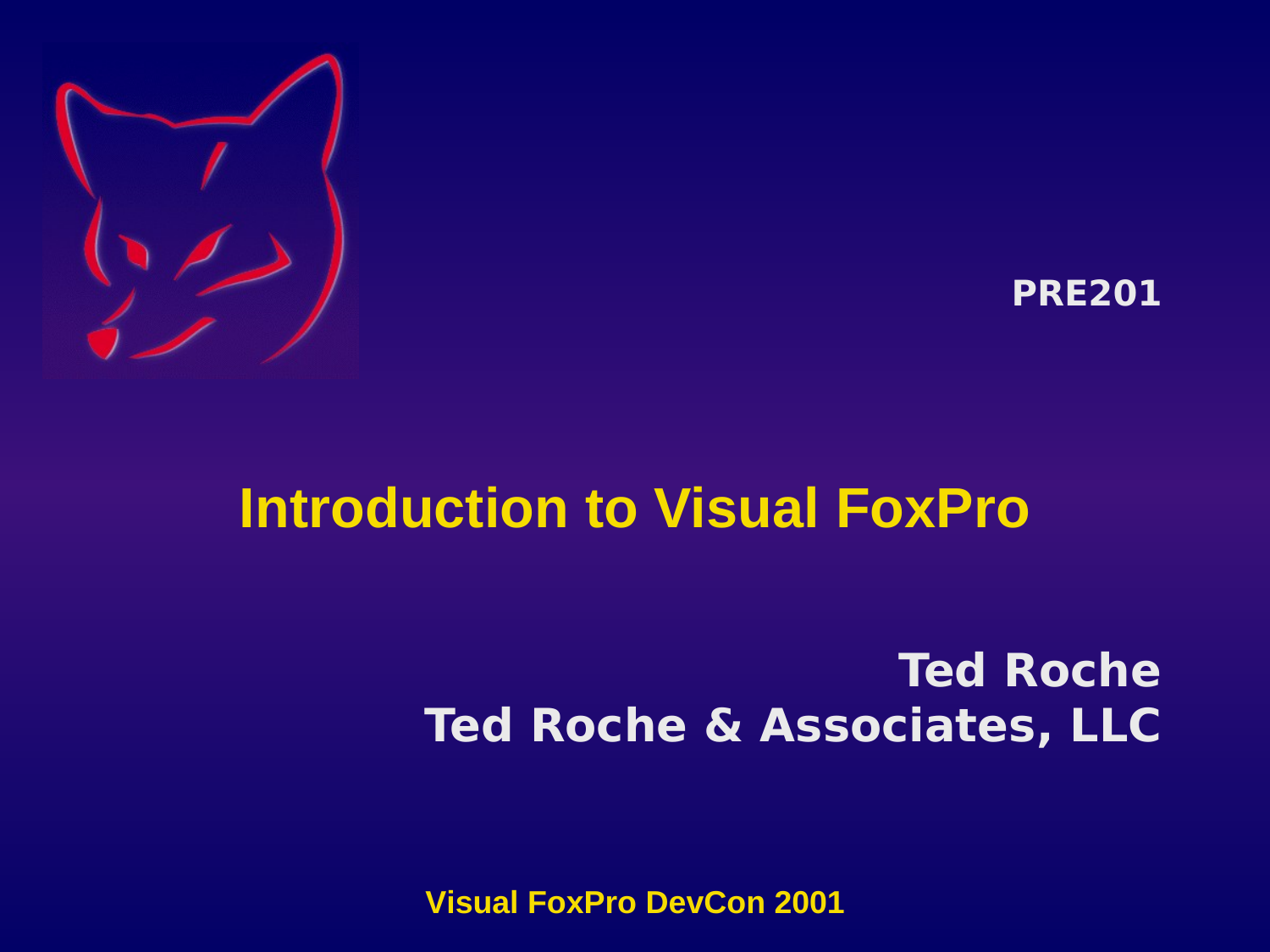#### **Ground Rules**

- **Pagers and cell phones silent, please.**
- **Rest breaks as appropriate**
- **How to ask questions**
- **Administrivia**
	- **Conference Binder**
	- **Schedule Some sessions only given once**
	- **Trade Show T-shirt Tuesday, Drawing Wed.**
	- **Evaluations help the community**
	- **Closing session questions Wednesday noon**
	- **P** Drink Tickets!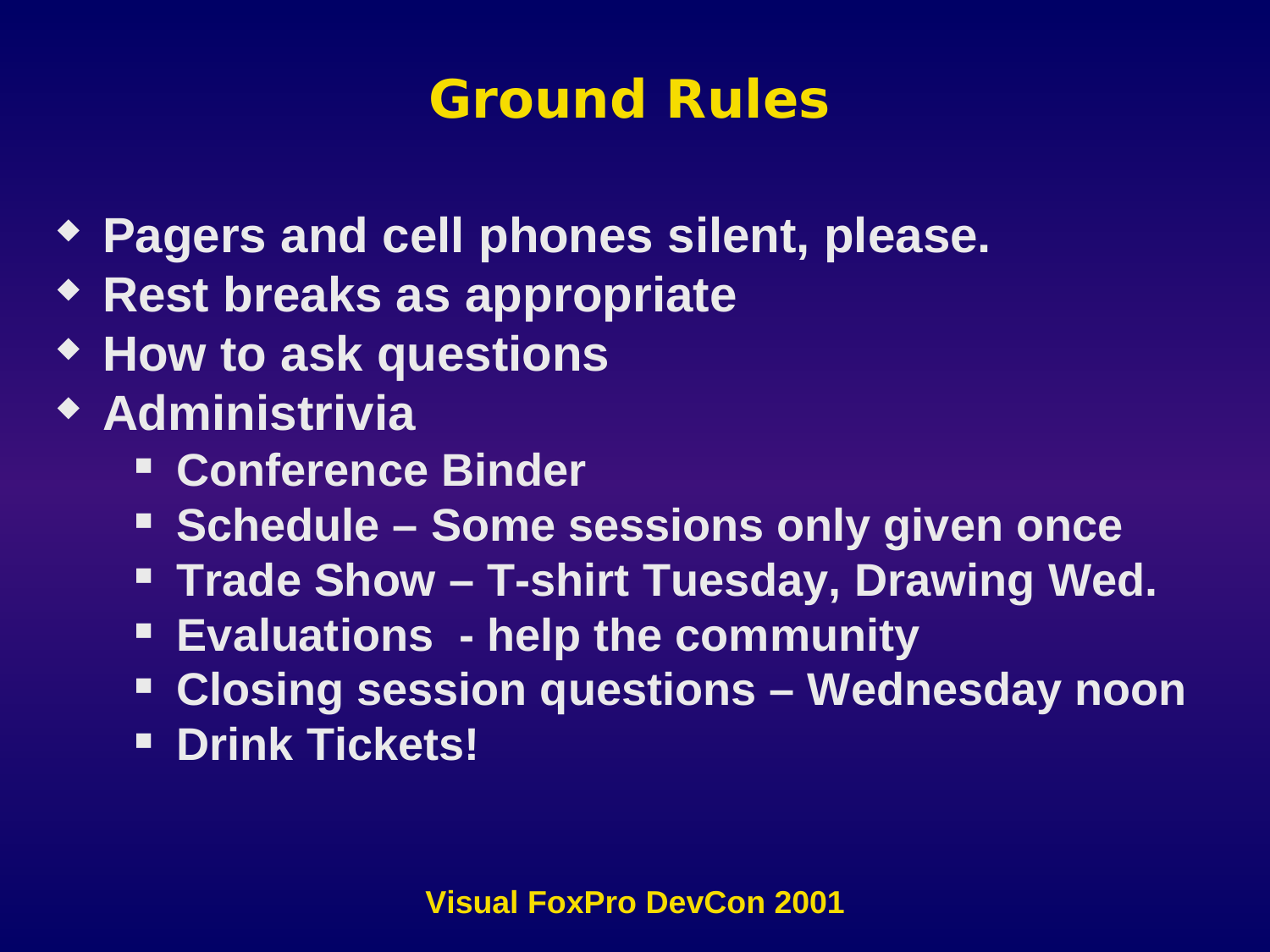## **Goals for this morning**

- **Learn the terminology used in VFP**
- **Understand the tools of VFP has**
- **Understand how VFP stores and retrieves data**
- **KHOW what applications VFP can create**
- **Know resources to learn more**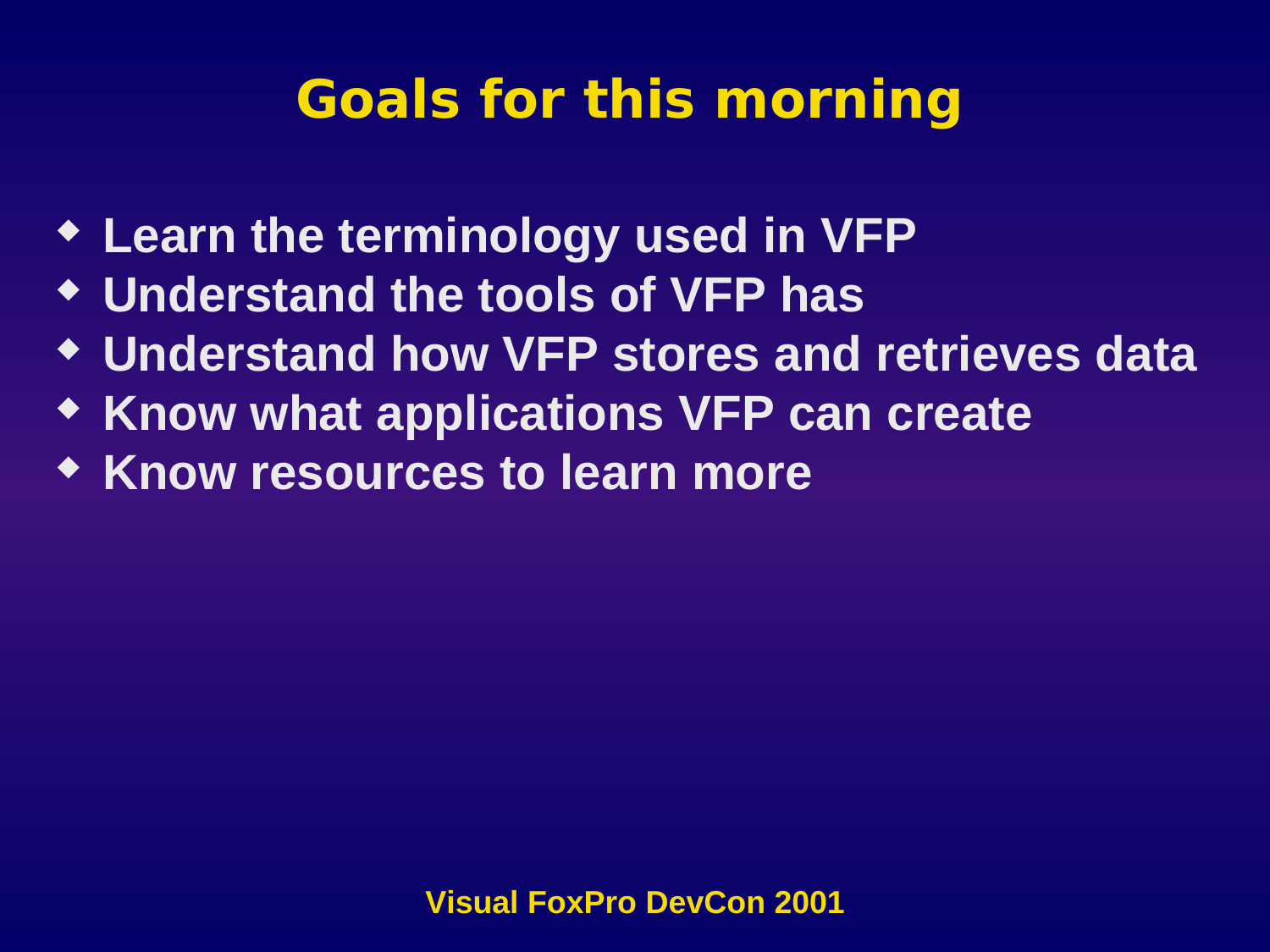## **Who is Ted Roche?**



Microsoft<sup></sup> Certified **Professional Systems Engineer-Solution Developer** 

**Essential SourceSafe** 



**Intzenwerke Publis** 

- **President of TR&A, LLC Consulting**
- **Microsoft Certified Solution Developer, Microsoft Certified Systems Engineer**
- **Co-Author of Hacker's Guide to VFP 6**
- **Author of Essential SourceSafe**
- **Microsoft Support MVP**

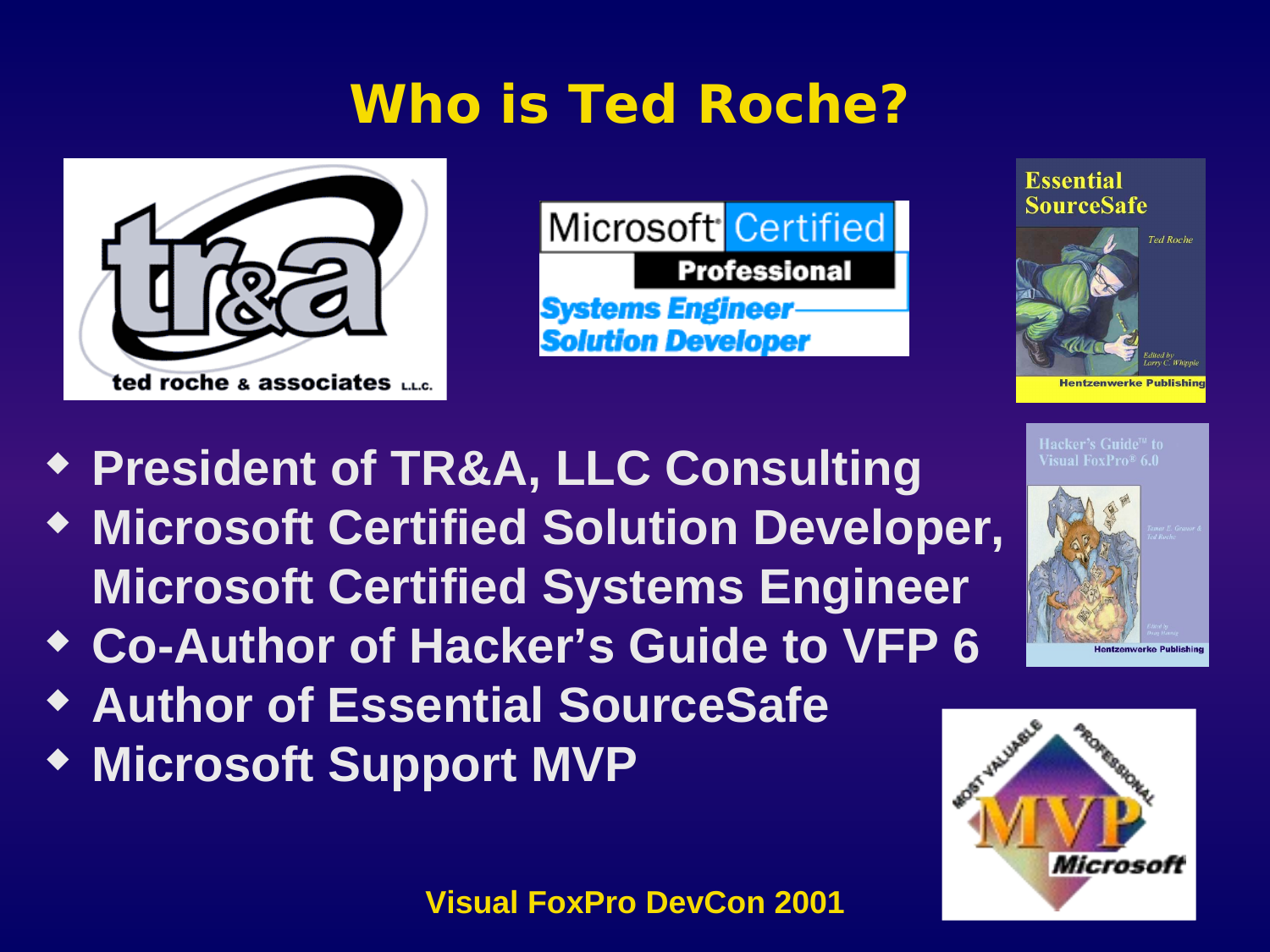## **Outline**

- **Ground Rules & Pop Quiz**
- **Episode I: It's the Data**
- **Part B: It's the Coding**
- **Act III: Advanced Topics**
- **Part 4: Putting it all together**
- **Epilogue: So, Now What?**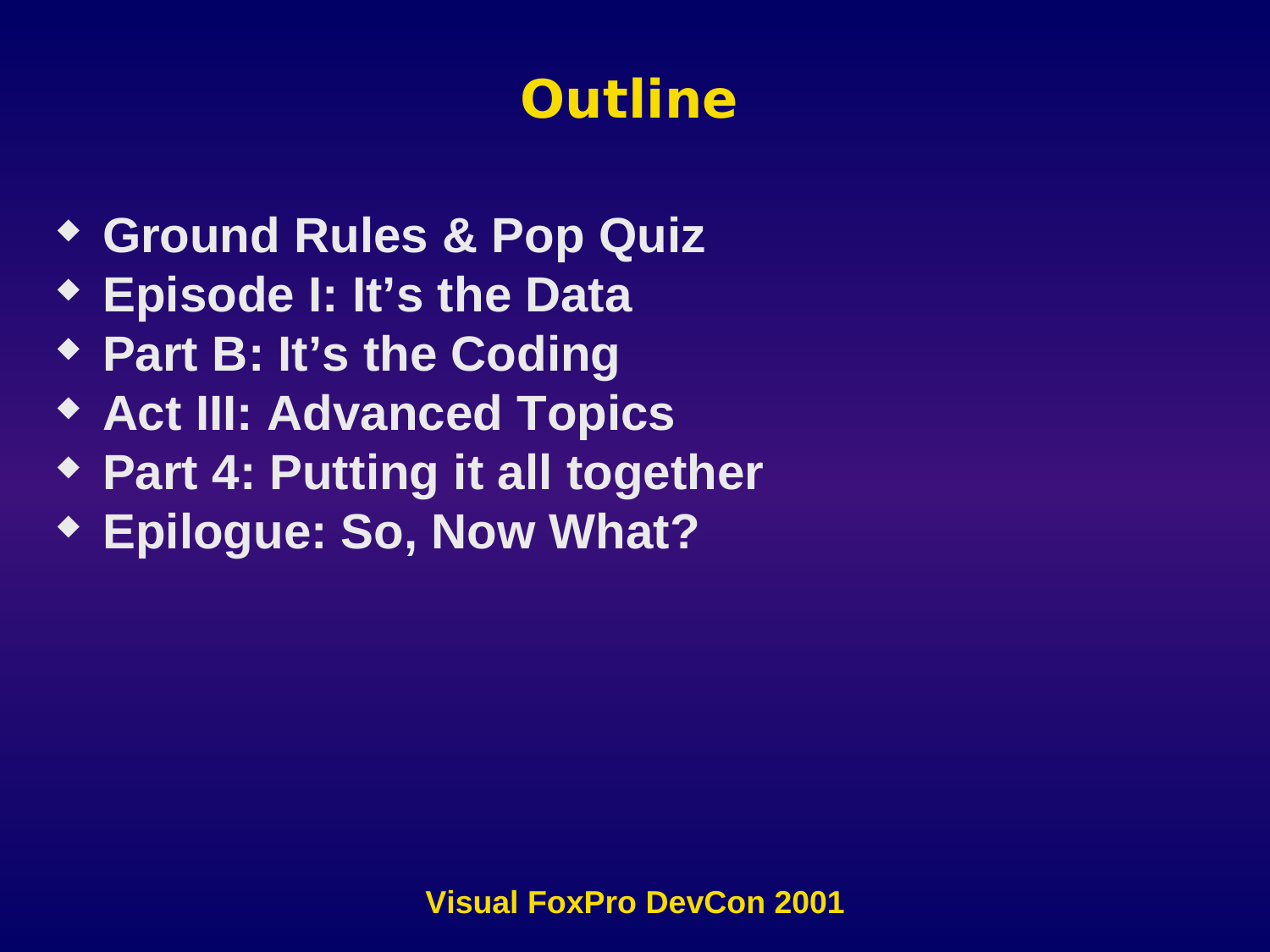#### **What is Visual FoxPro?**

#### **Visual FoxPro is…**

- **… a standalone tool for data manipulation.**
- **… a development tool for standalone, LAN, client-server, COM and Web applications.**
- **… a database engine.**
- **… a programming language.**
- **… part of Visual Studio.**
- **… an integral part of Microsoft Windows.**
- $\Box$  **... a religion**Visual FoxPro DevCon 2001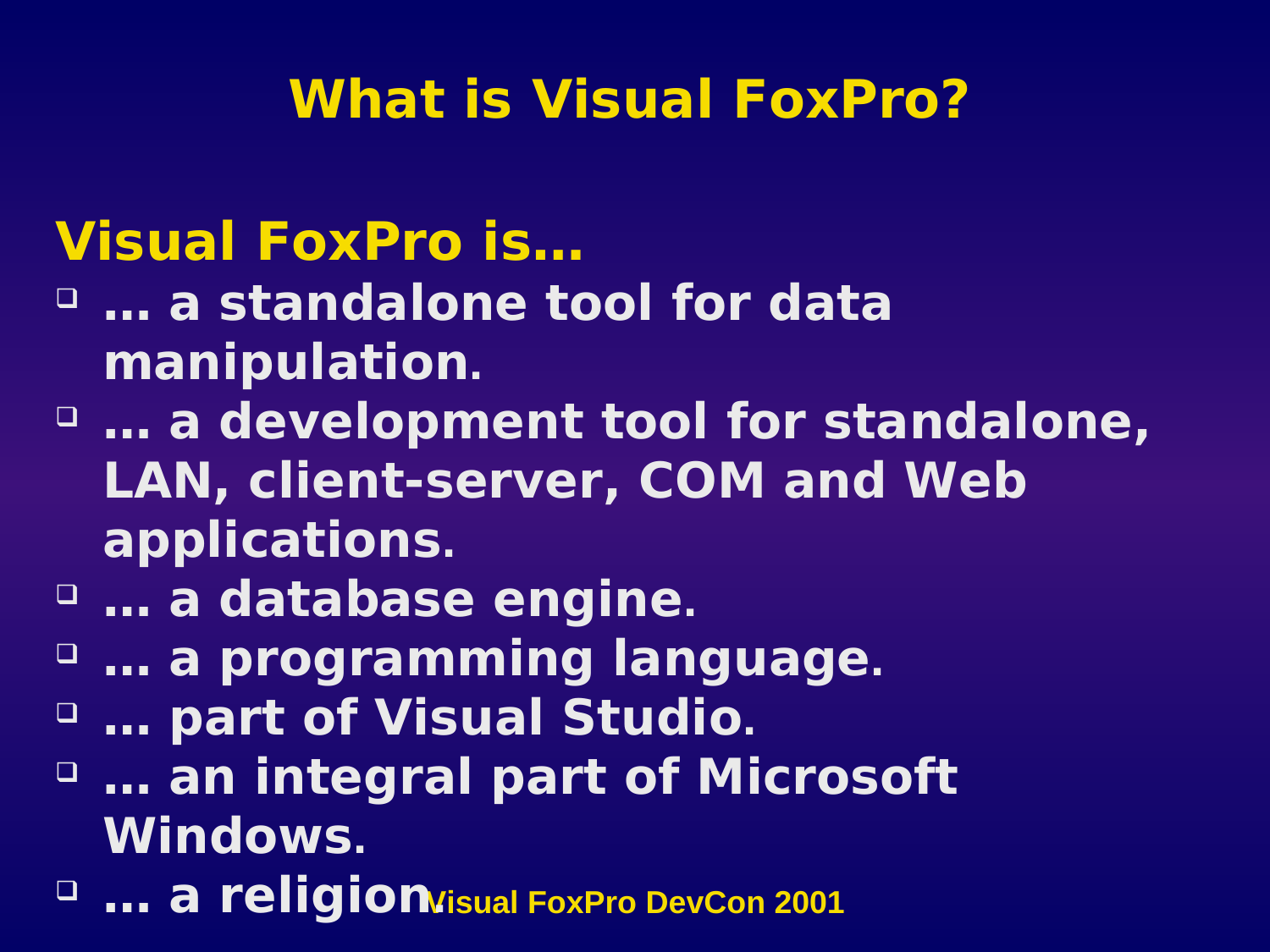#### **What is Visual FoxPro?**

#### **Visual FoxPro is… … a standalone tool for data manipulation.**

- **… a development tool for standalone, LAN, client-server, COM and Web applications.**
- **… a database engine.**
- **… a programming language.**
- **… part of Visual Studio.**
- **… an integral part of Microsoft Windows.**
- **Visual FoxPro DevCon 2001 … a religion?**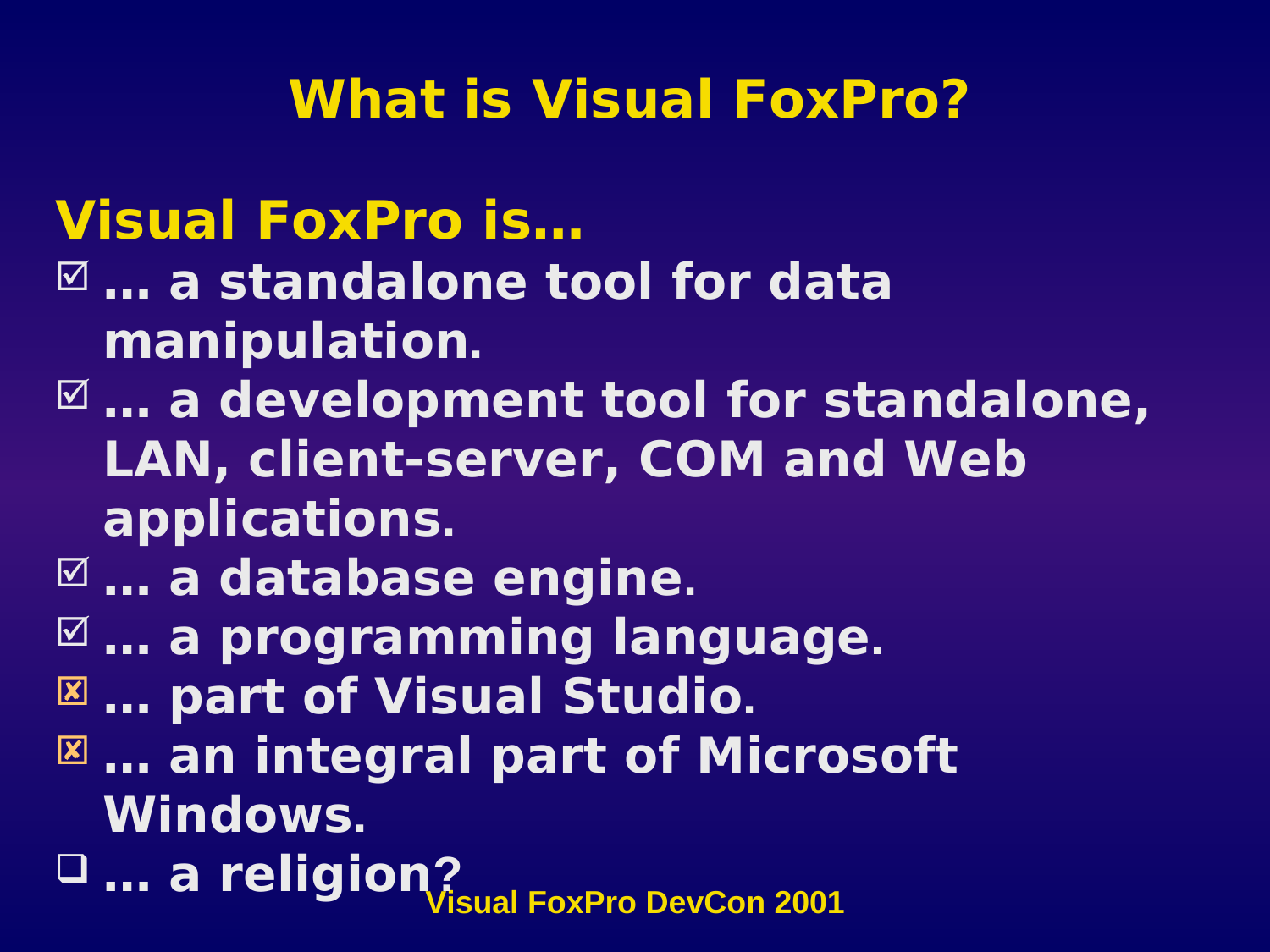# **Episode I: It's the Data**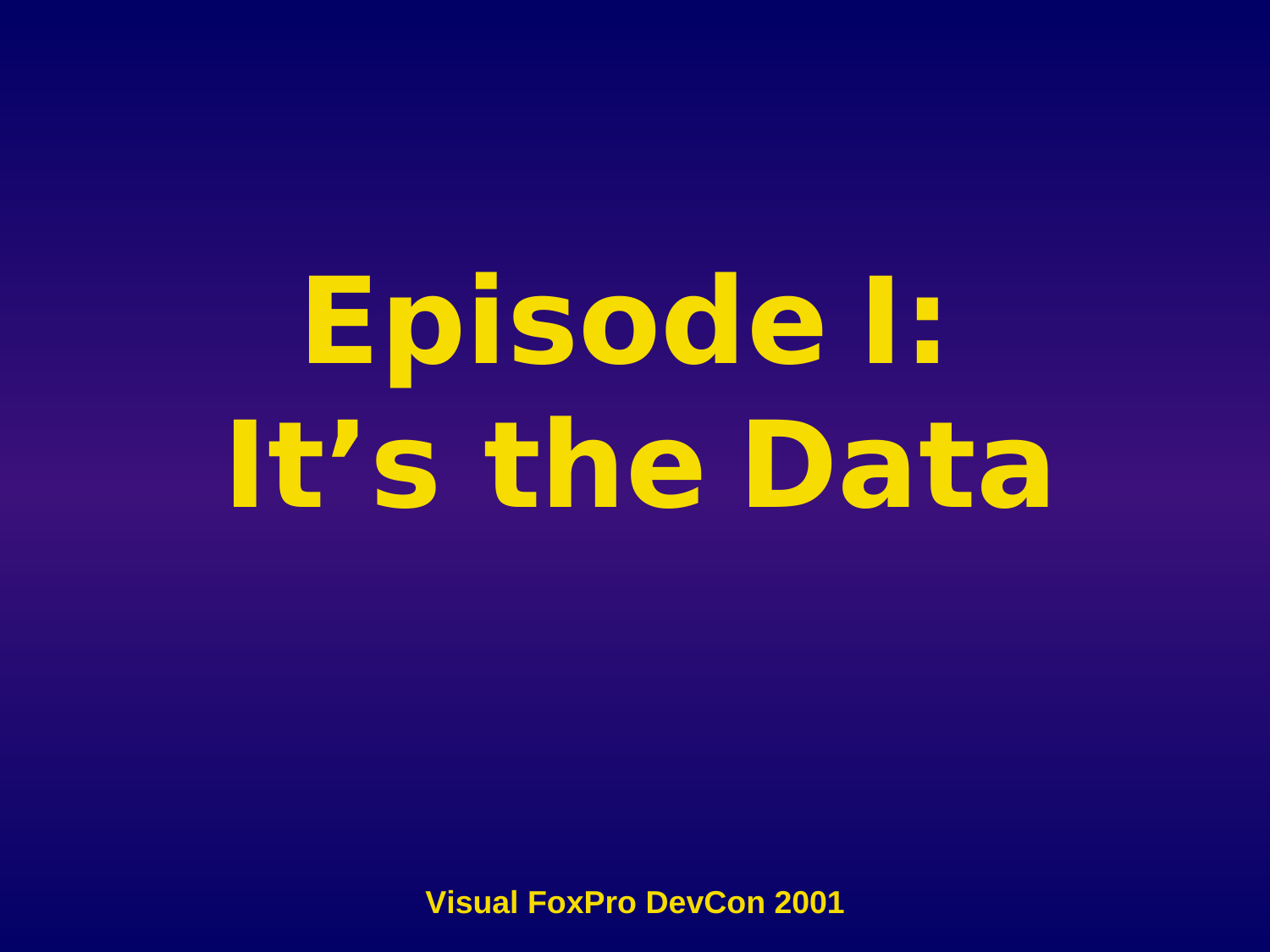## **Episode I: It's the Data**

- **Terminology**
- **Data Design**
- **Normalization**
- **Reading and Writing Data**
- **Transactions and Buffering**
- **Client-Server Data**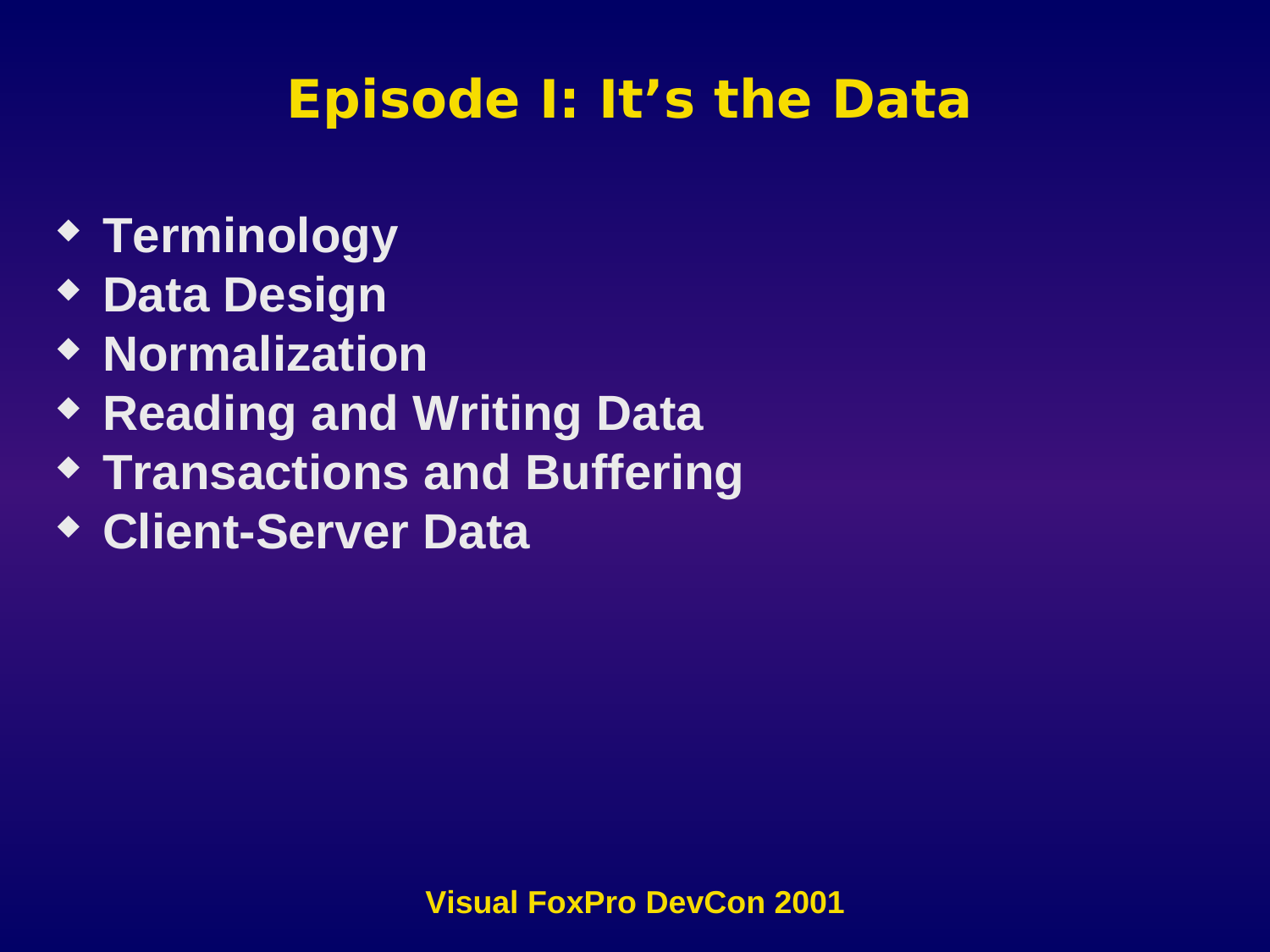## **Terminology**

- **Field: single piece of data**
- **Datatype: describes contents and limits**
- **Record: single piece of** *information*
- **Table: set of records**
- **Cursor: CURrent Set Of Records**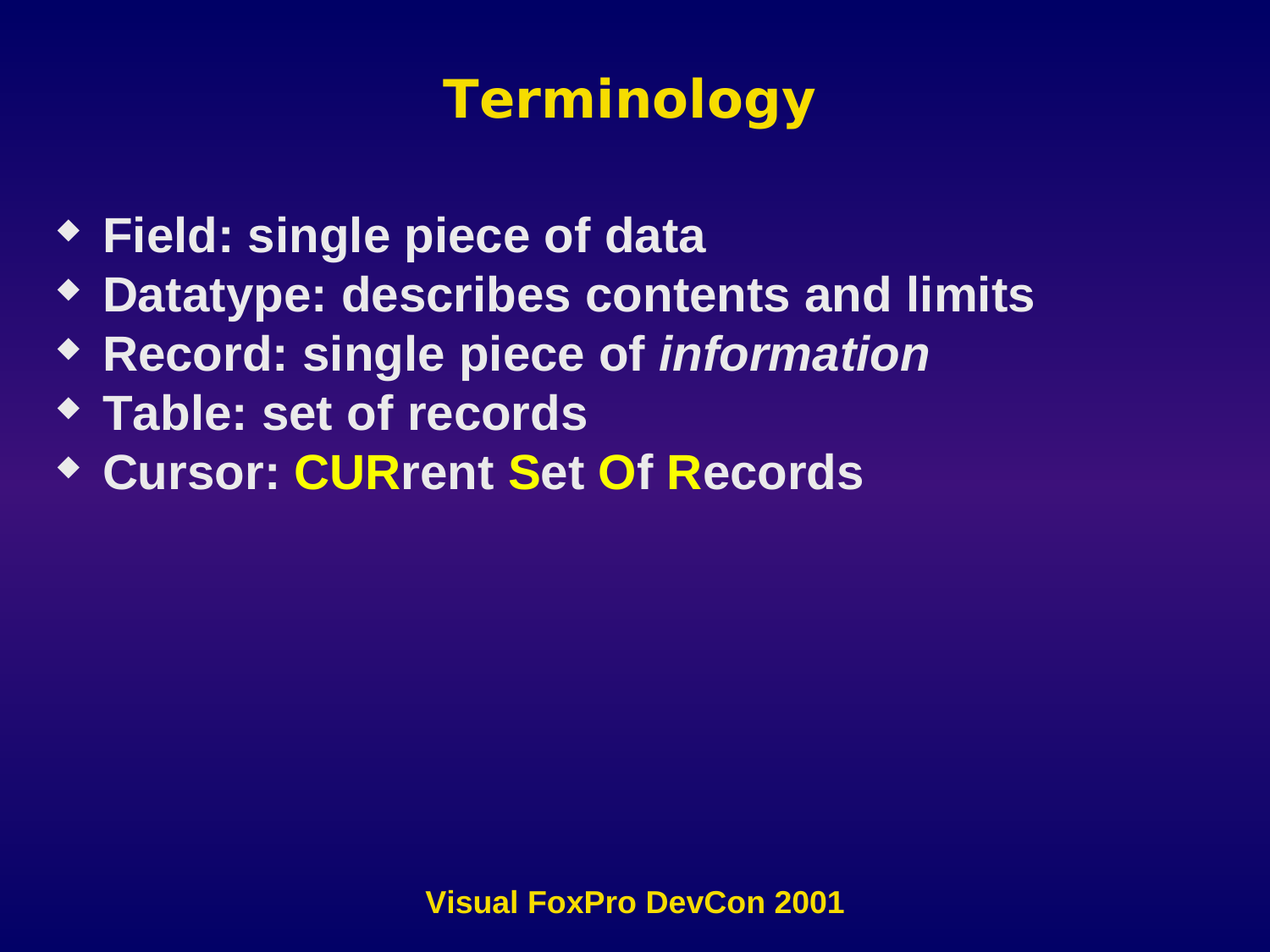## **Data Design**

- **What goes where?**
- **Typically, data is assigned to table that represent** *entities*
	- **For example, customer, item, video, dancer**
	- **Caution: table entities may not be objects!**
- **Field datatypes are chosen to represent data**
- **Data are assigned to the entities owning them**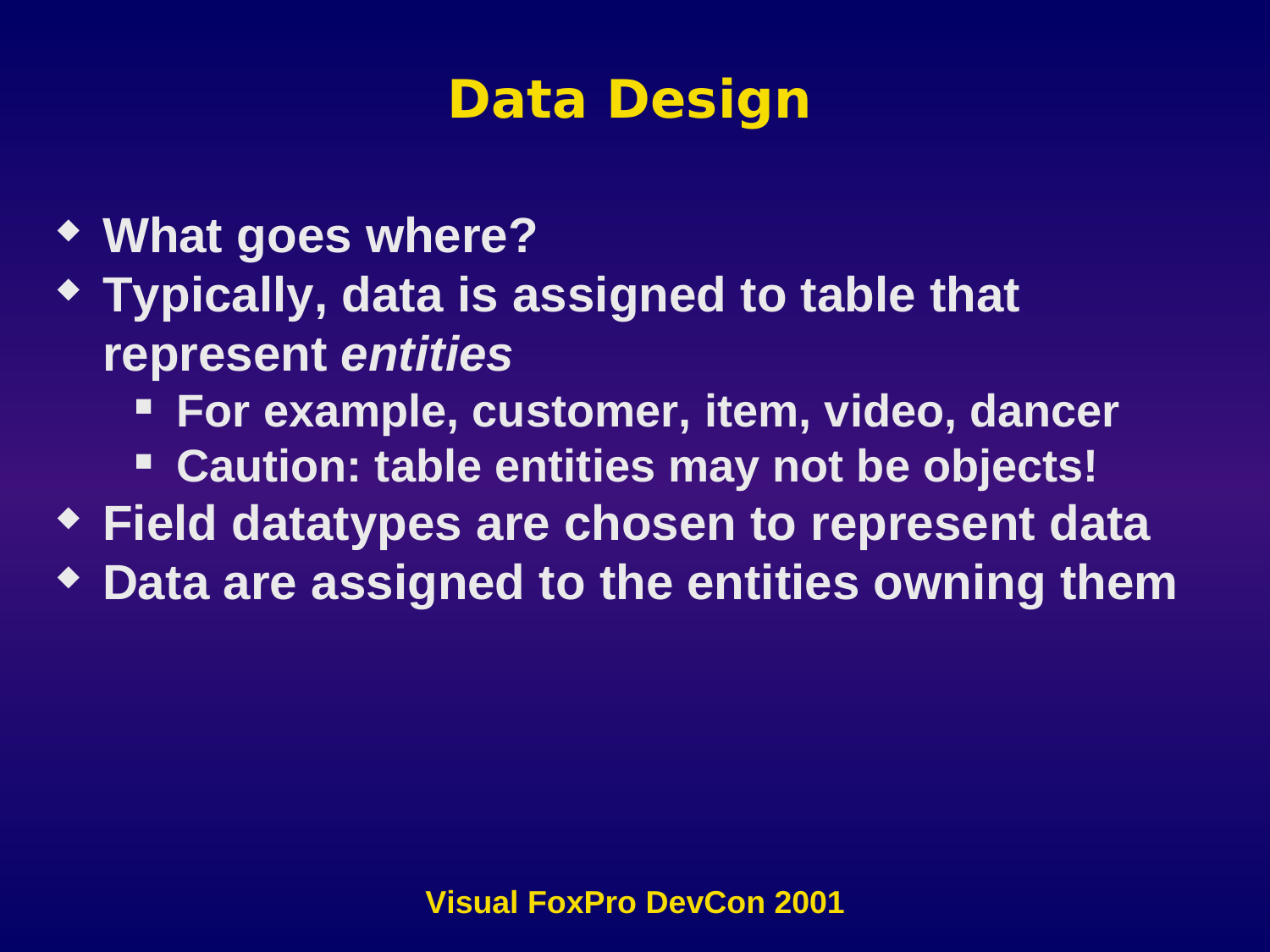## **Normalization**

#### **Why Be Normal?**

- **Easy applications from well-designed data, poorly designed data makes for tough apps**
- **Primary Key (PK) uniquely defines record (1st)**
- **All parts of PK required to identify record (2nd)**
- **No other fields needed for uniqueness (3rd )**
- **When a record wants to refer to another, it stores the PK of that record. That field is a**  *foreign key* **(FK)**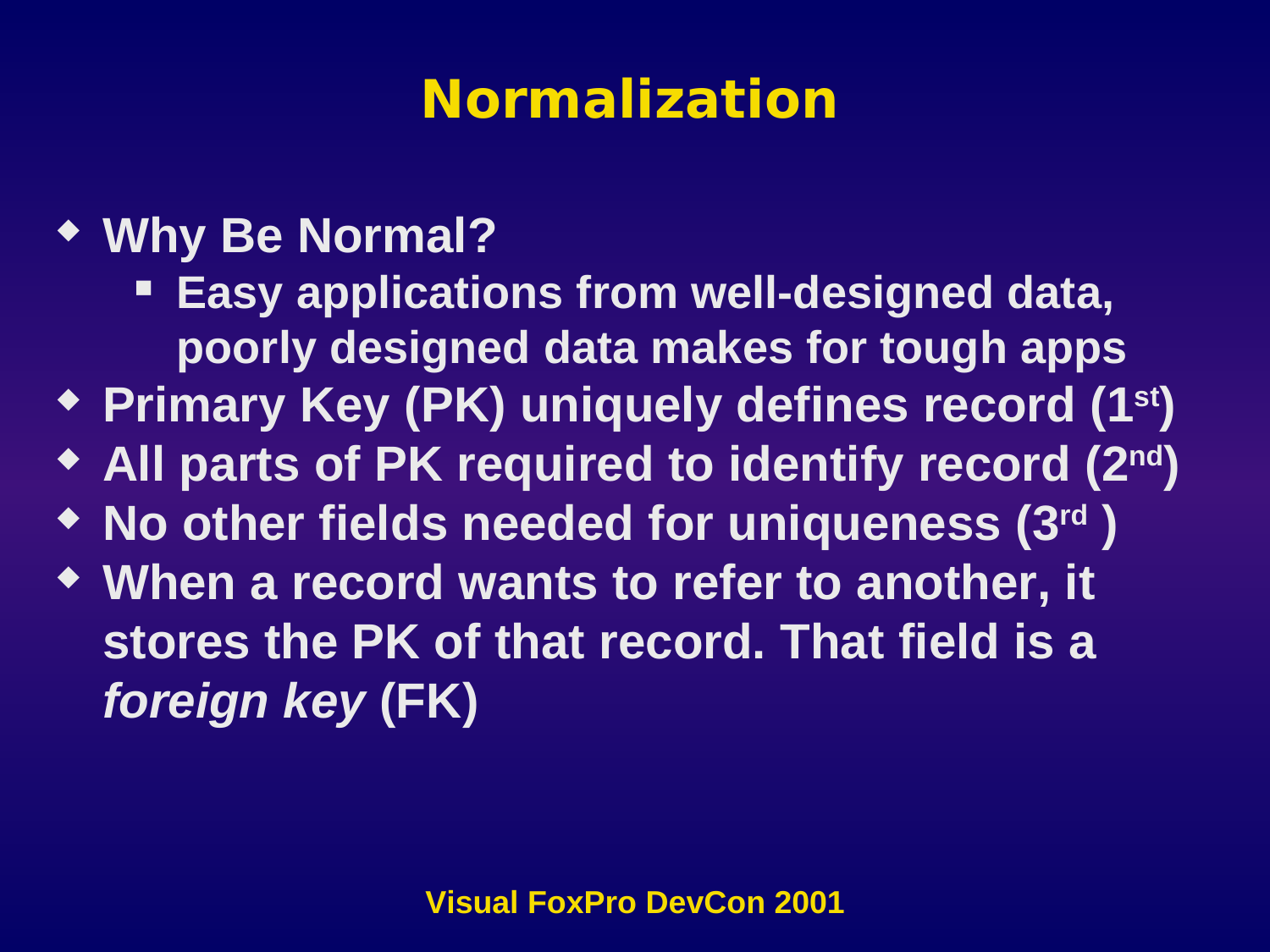#### **Relational Data**

- **Different tables are** *related* **to one another with primary and foreign key matches.**
	- **Ex. Sales order table holds customer FK**
- **Relationships may be:**
	- **(Zero or) One-to-one**
	- **(Zero or) One-to-Many**
	- **Self-join**
- **Relational Integrity (RI) can be enforced with triggers, RI Builder, or code**
	- **Ex. Cannot delete invoice with detail items**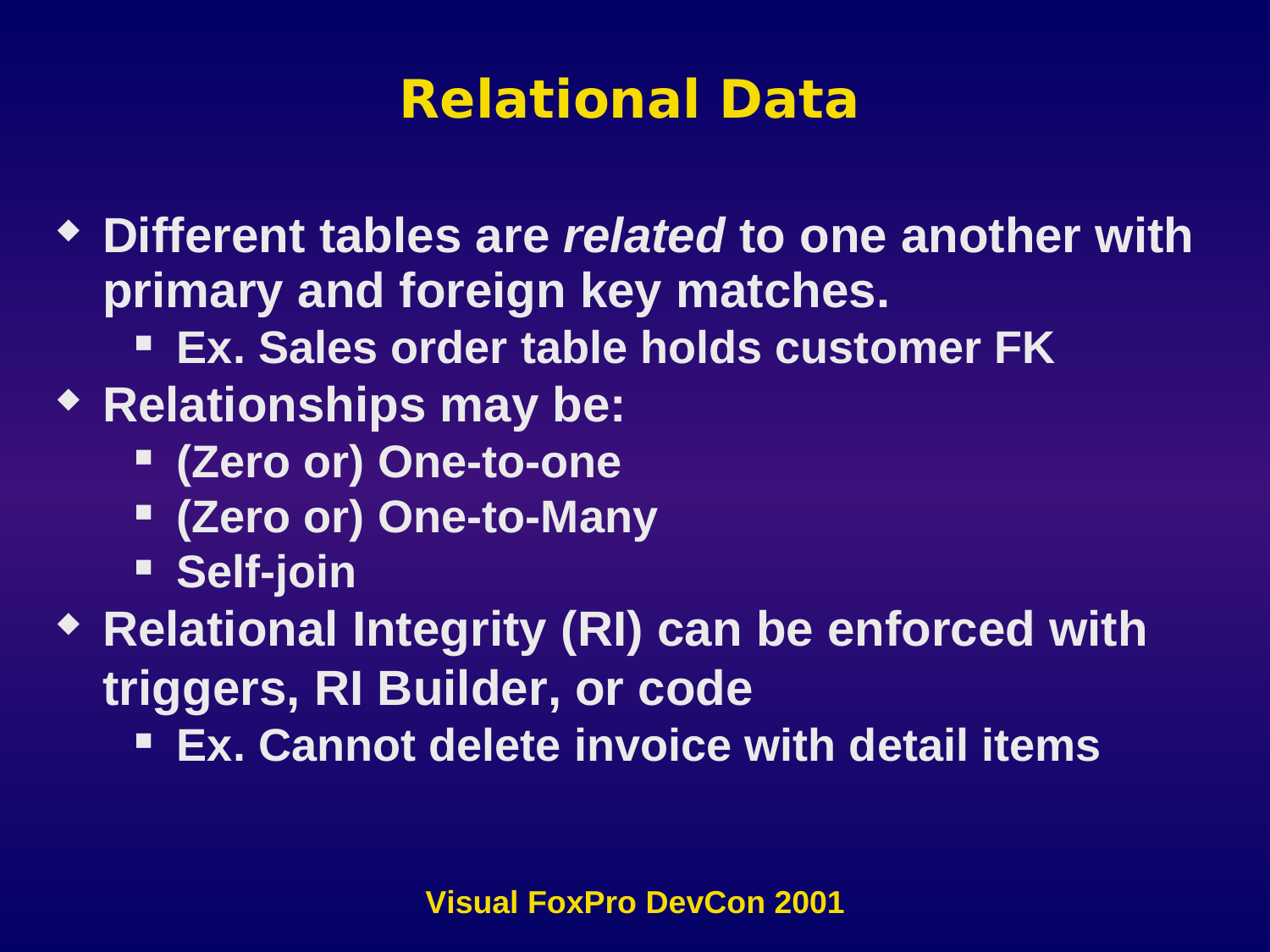## **Reading and Writing Data**

**Interactive or Programmatic VFP Commands**

- **REPLACE**
- **APPEND (BLANK)**
- **BROWSE / EDIT**
- **DELETE**
- **COPY**
- **SQL Commands**
	- **INSERT**
	- **UPDATE**
	- **DELETE**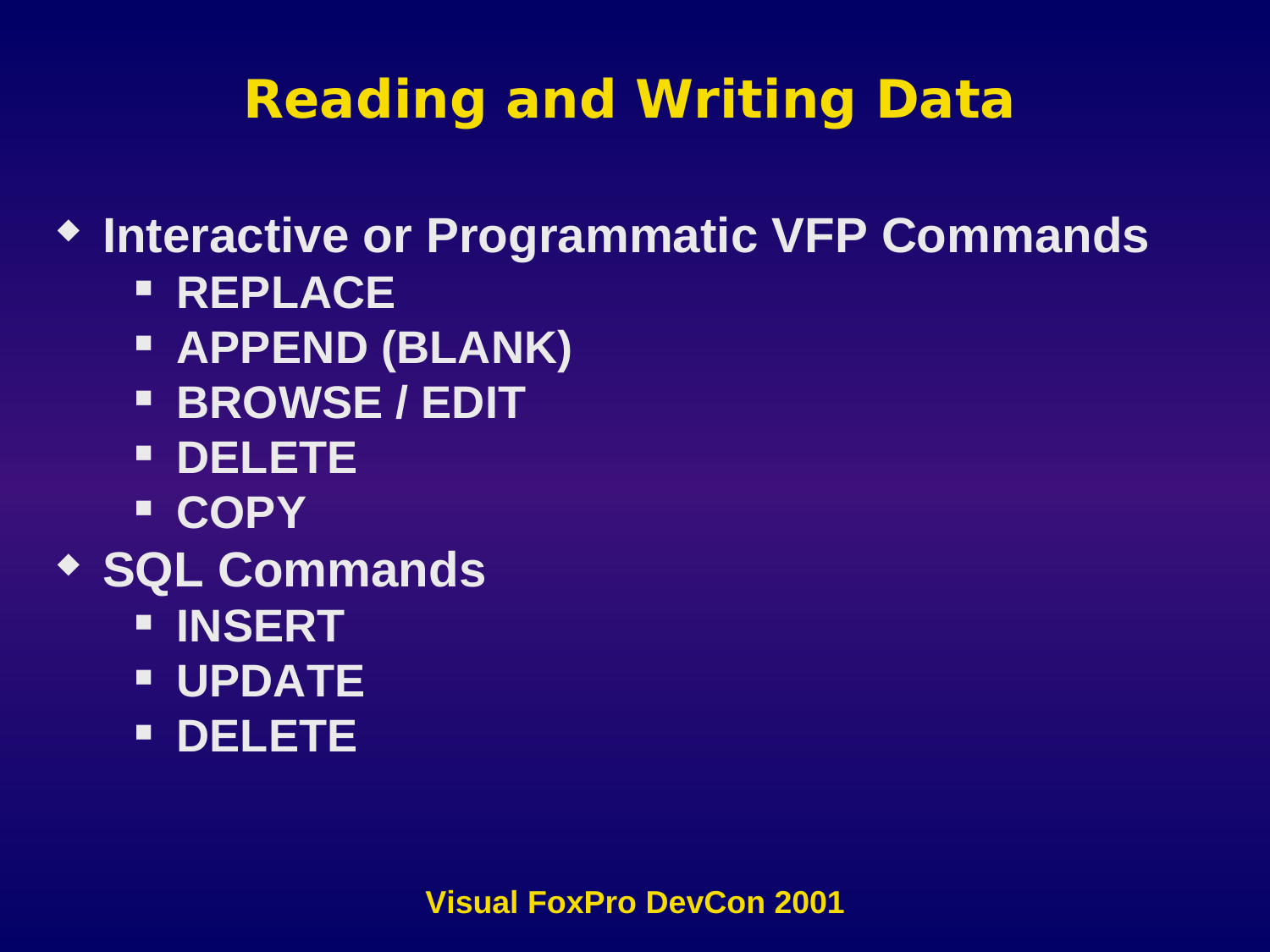#### **Transactions and Buffering**

- **Data on disk should always be complete and consistent.**
- **Buffering allows you to make a series of changes, and have the data in local cursors until you are ready to commit it.**
- **Transactions allow you to lock the affected records from the time you start and update until you complete it.**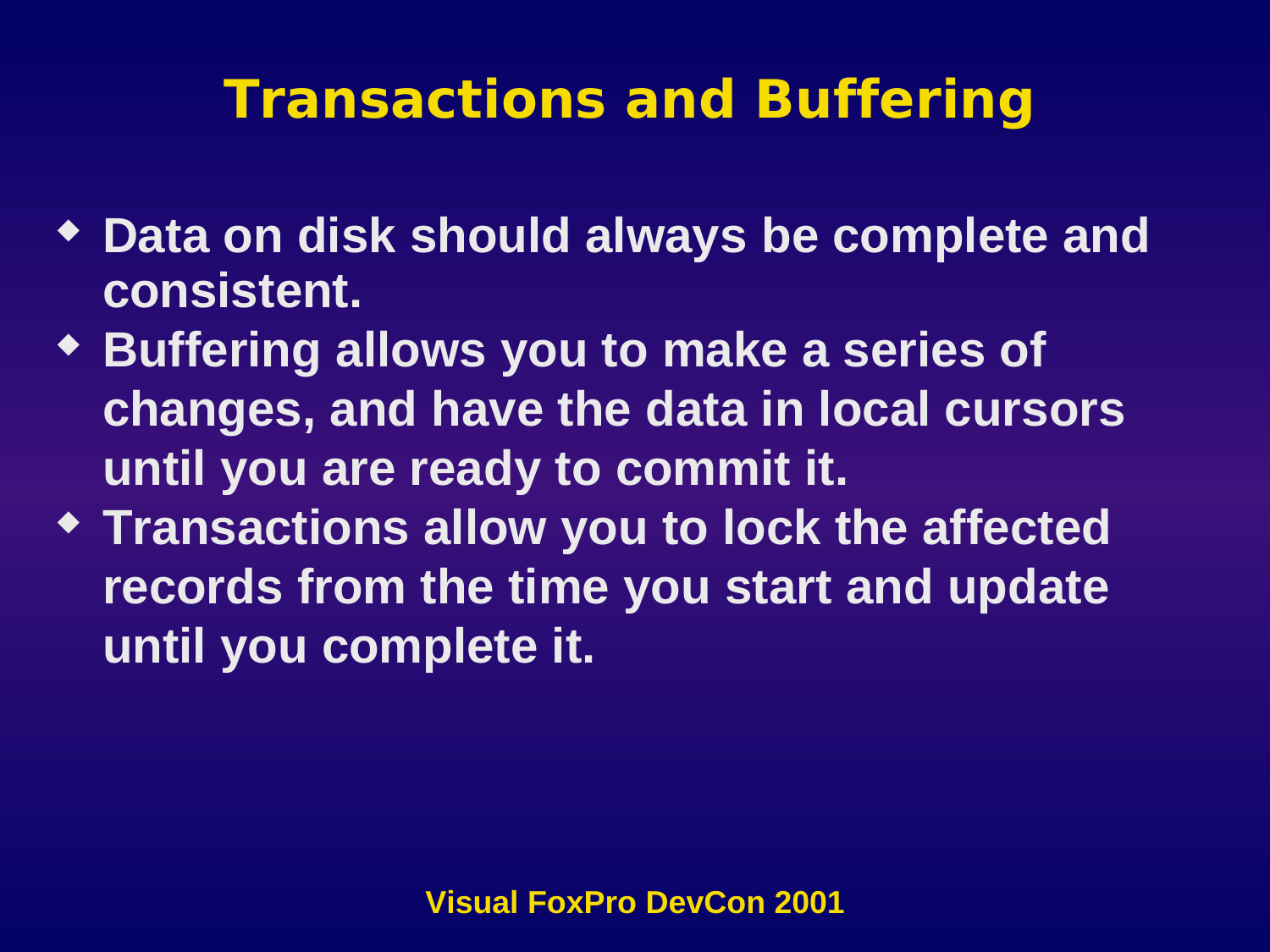#### **Client-Server Data**

- **Use Client-Server for low-bandwidth, high security, large amounts of data, or high availability situations**
- **Remote Views**
- **Direct ODBC Functions SQLConnect(), SQLExecute()**
- **Data appears in VFP as a cursor**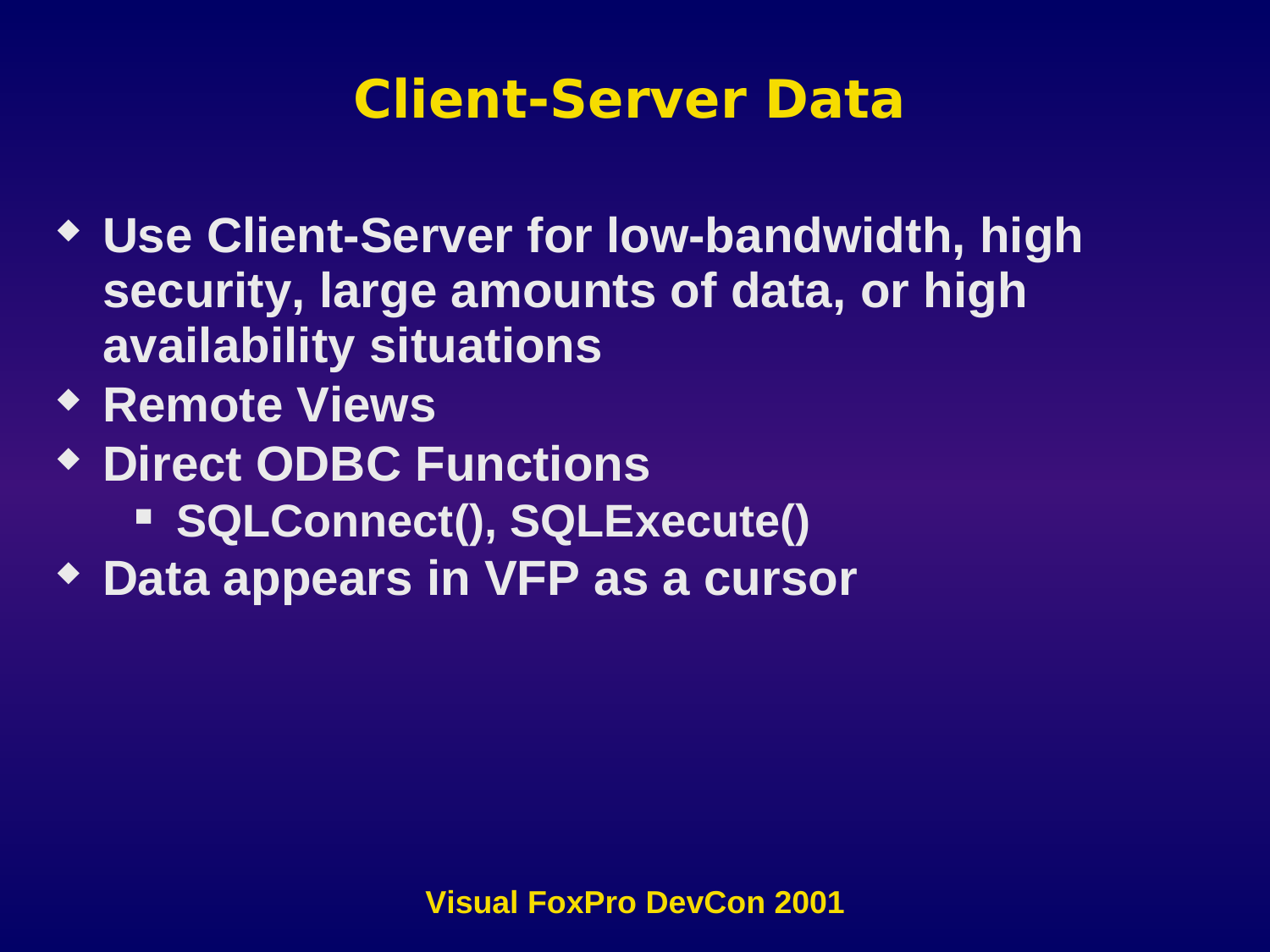#### **Questions on Data?**

- **Terminology**
- **Data Design**
- **Normalization Reading and Writing Data**
- **Transaction and Buffering**
- **Client-Server Data**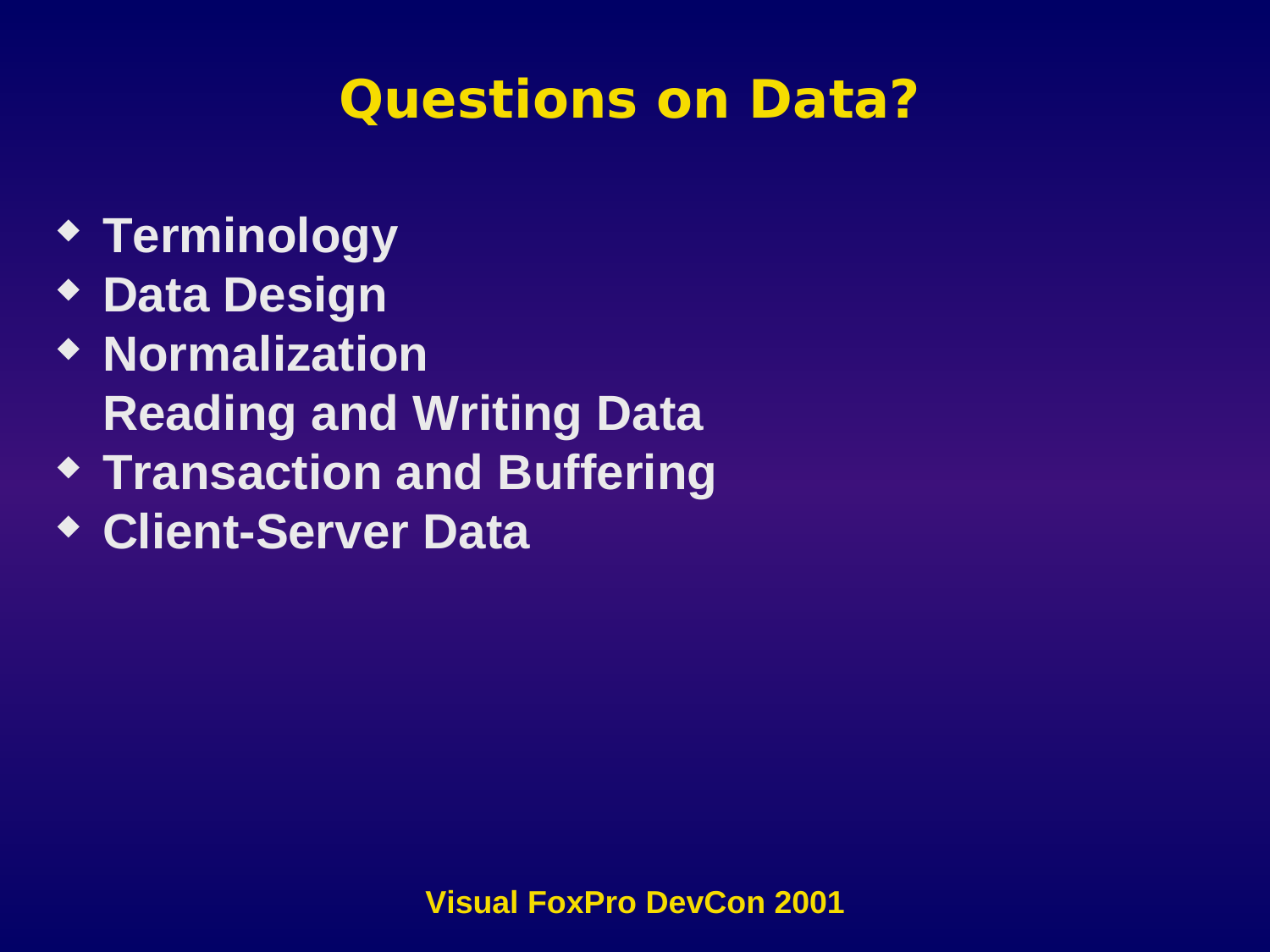# **Part B: It's the Coding**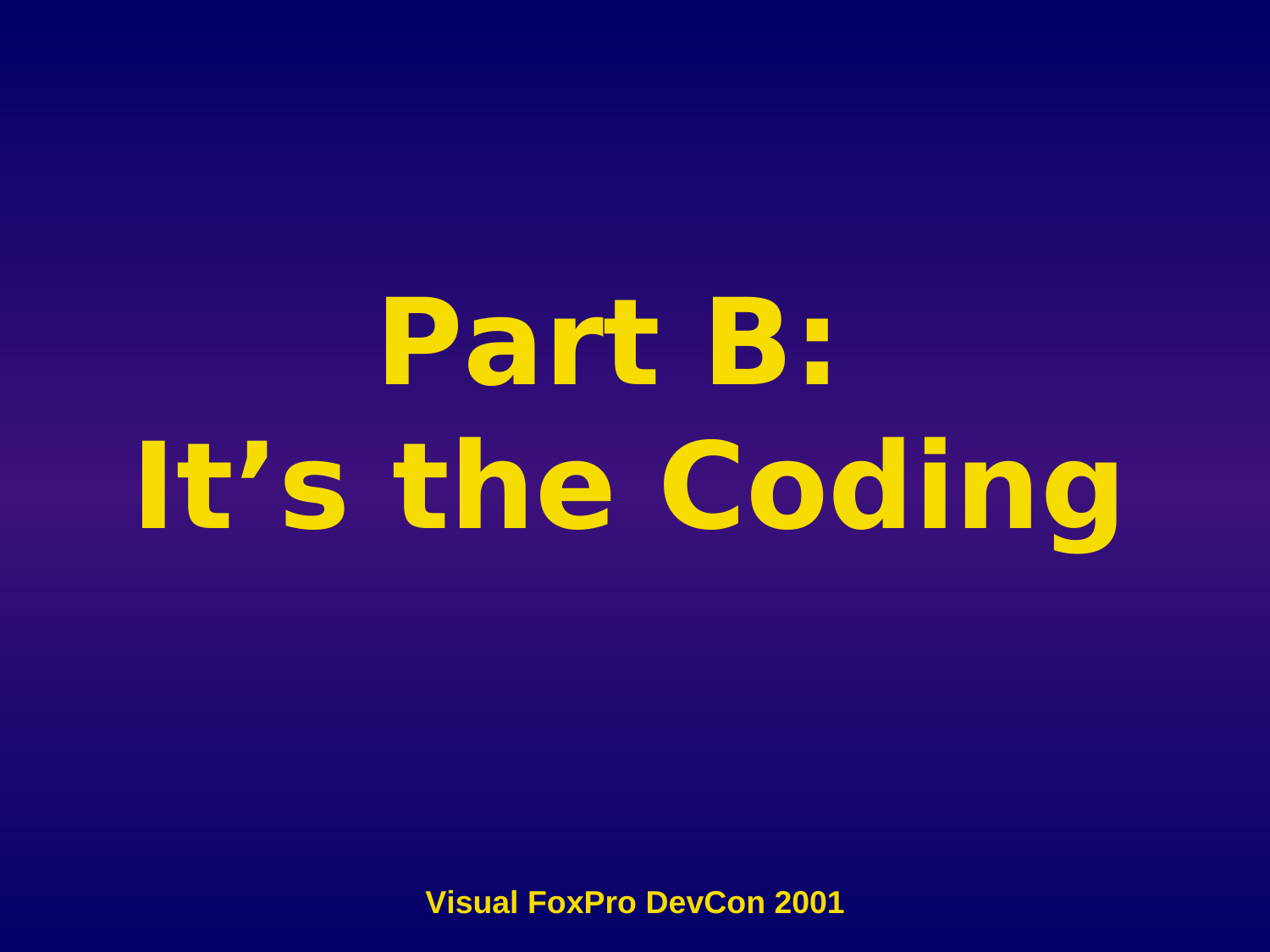#### **Part B: It's the Coding**

- **VFP Commands & Functions**
- **Controls, Forms, Classes & Objects**
- **Event Model**
- **The VFP Toolset:**
	- **Project Manager**
	- **Form and Class Designer**
	- **E** Code Editor
	- **… and many more**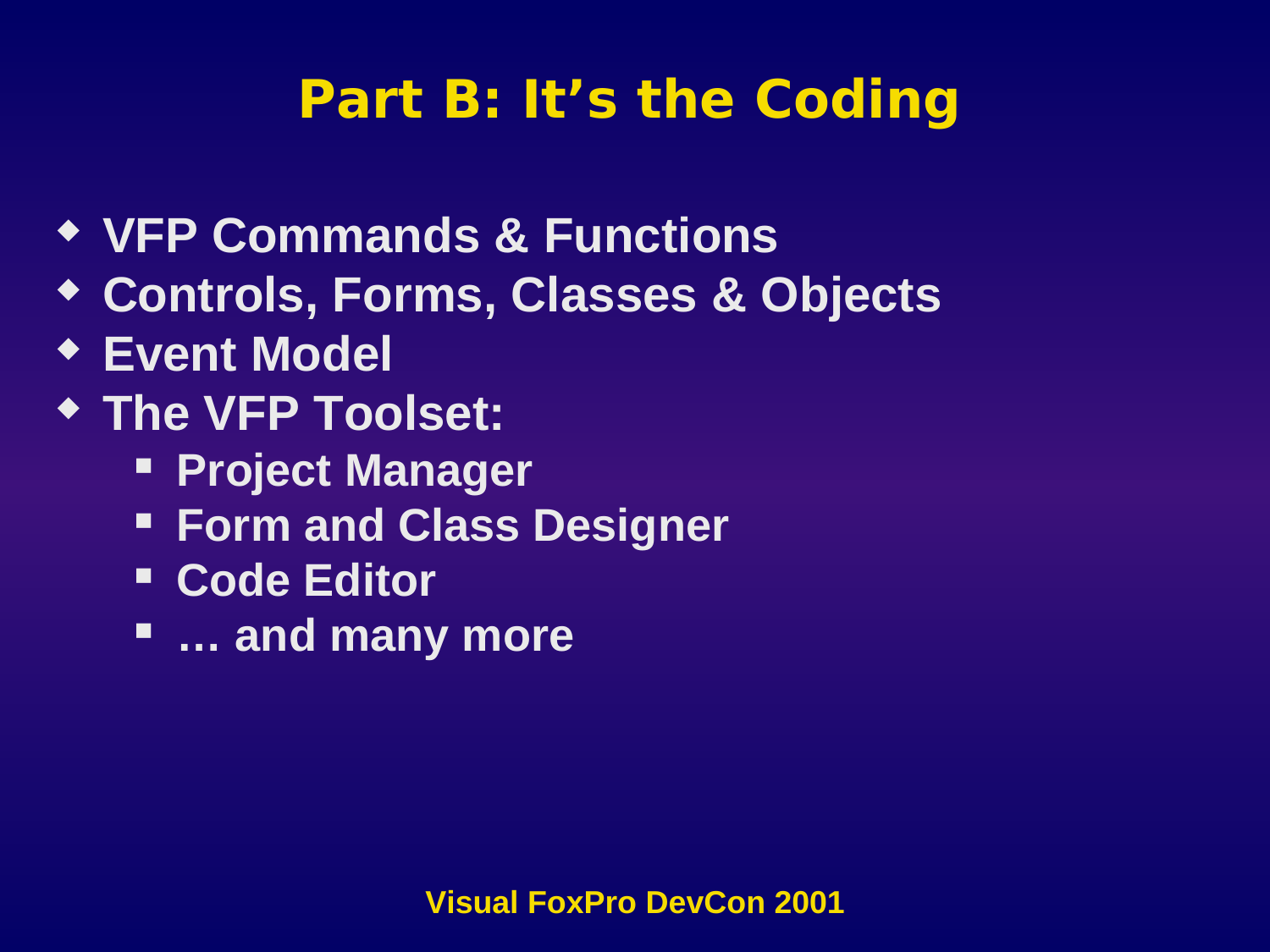#### **VFP Commands**

- **Commands stand alone, functions return values**
- **Structural: DO WHILE, IF, DO CASE**
- **Data: REPLACE, APPEND, DELETE**
- **I/O: @…SAY, LIST, REPORT**
- **Functions:**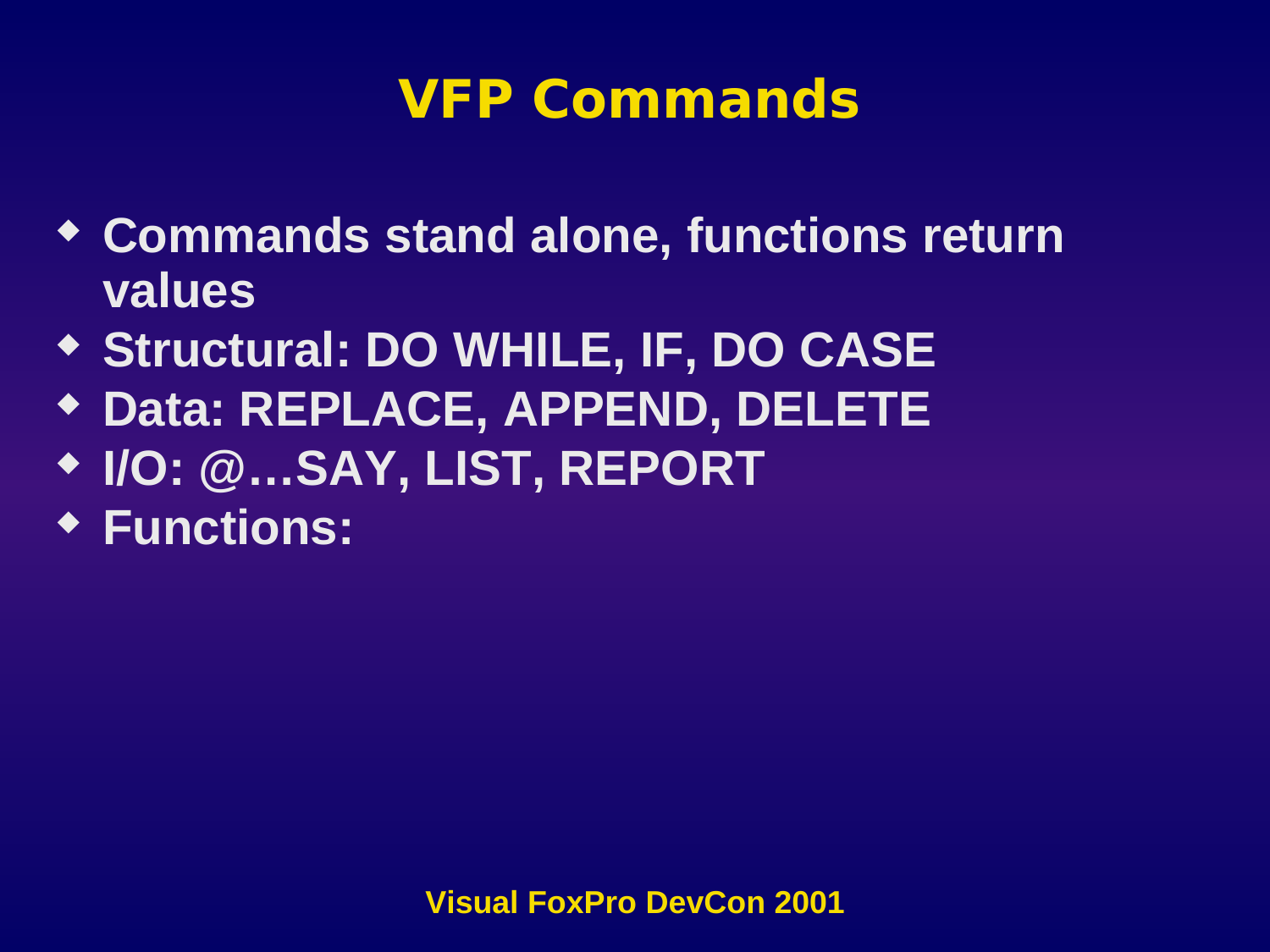#### **Controls, Forms, Classes & Objects**

- **Controls are the widgets that display stuff, present actions for the operator to take**
- **Forms are where you place your controls**
- **Classes are the templates for your objects**
- **Objects are the** *instantiated* **(running) entities based on classes.**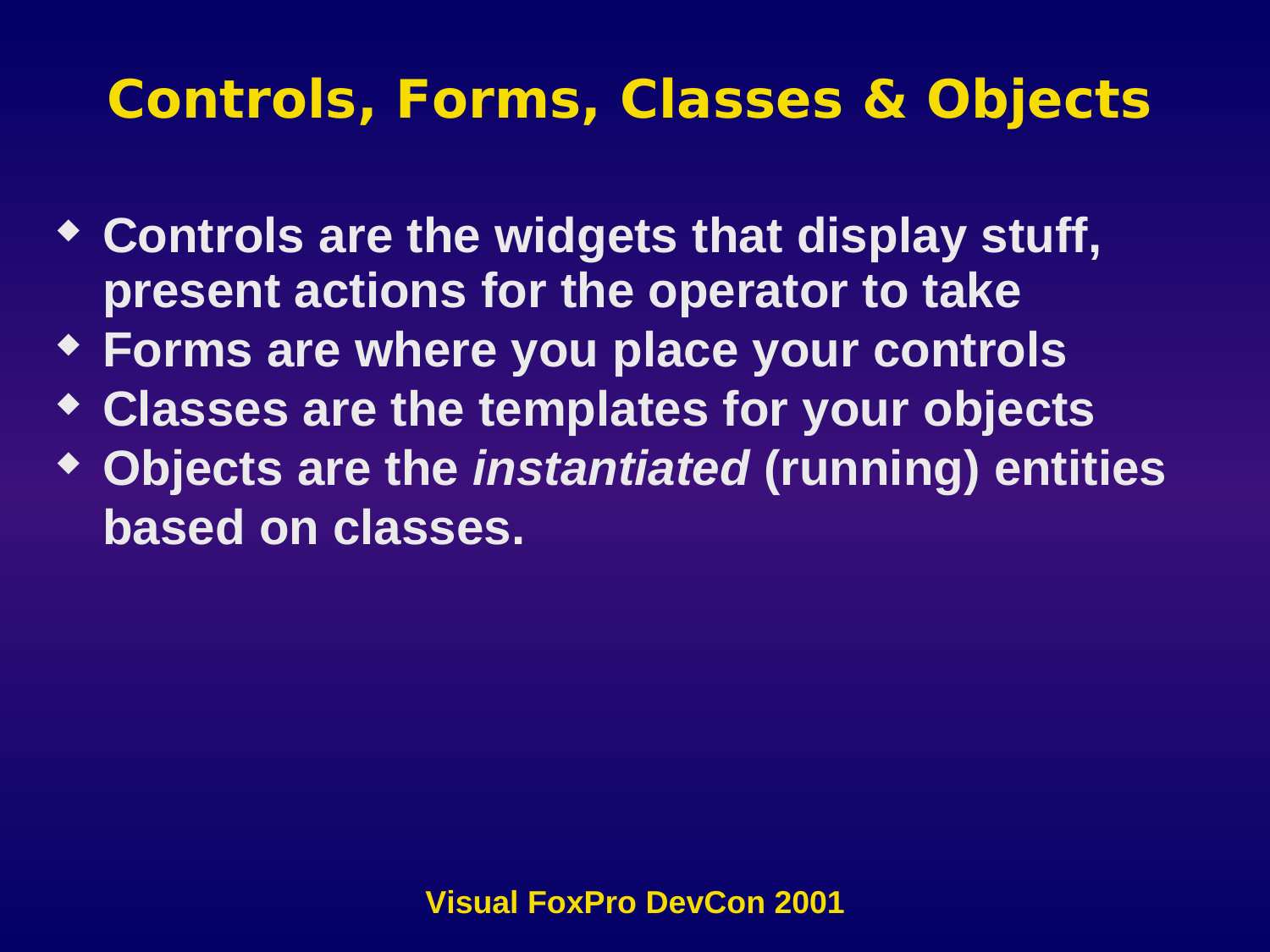#### **Event Model**

- **Init() initializes, Destroy() at end Exception: Form's DE before form**
- **Error() traps all errors in an object's code**
- **Activate() and Deactivate() events on focus**
- **Mouse\* on mouse events up, down, move**
- **OLE Drag and Drop supported with a series of events**
- **Events fire automatically, or when the user chooses – use events to fire code in methods, never methods to call events.**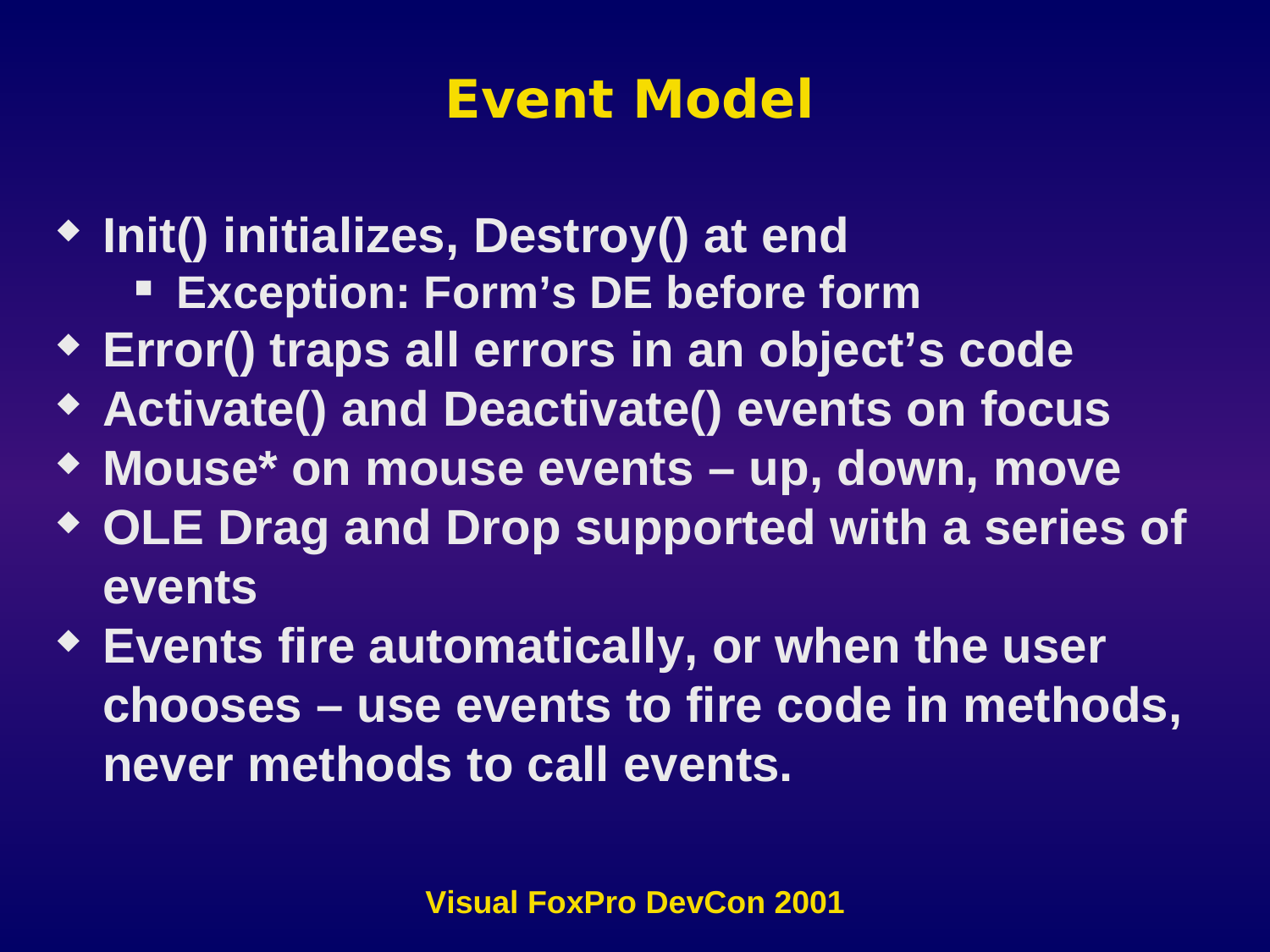#### **VFP Toolset**

- **Project Manager**
- **Form and Class Designer**
- **Code Editor**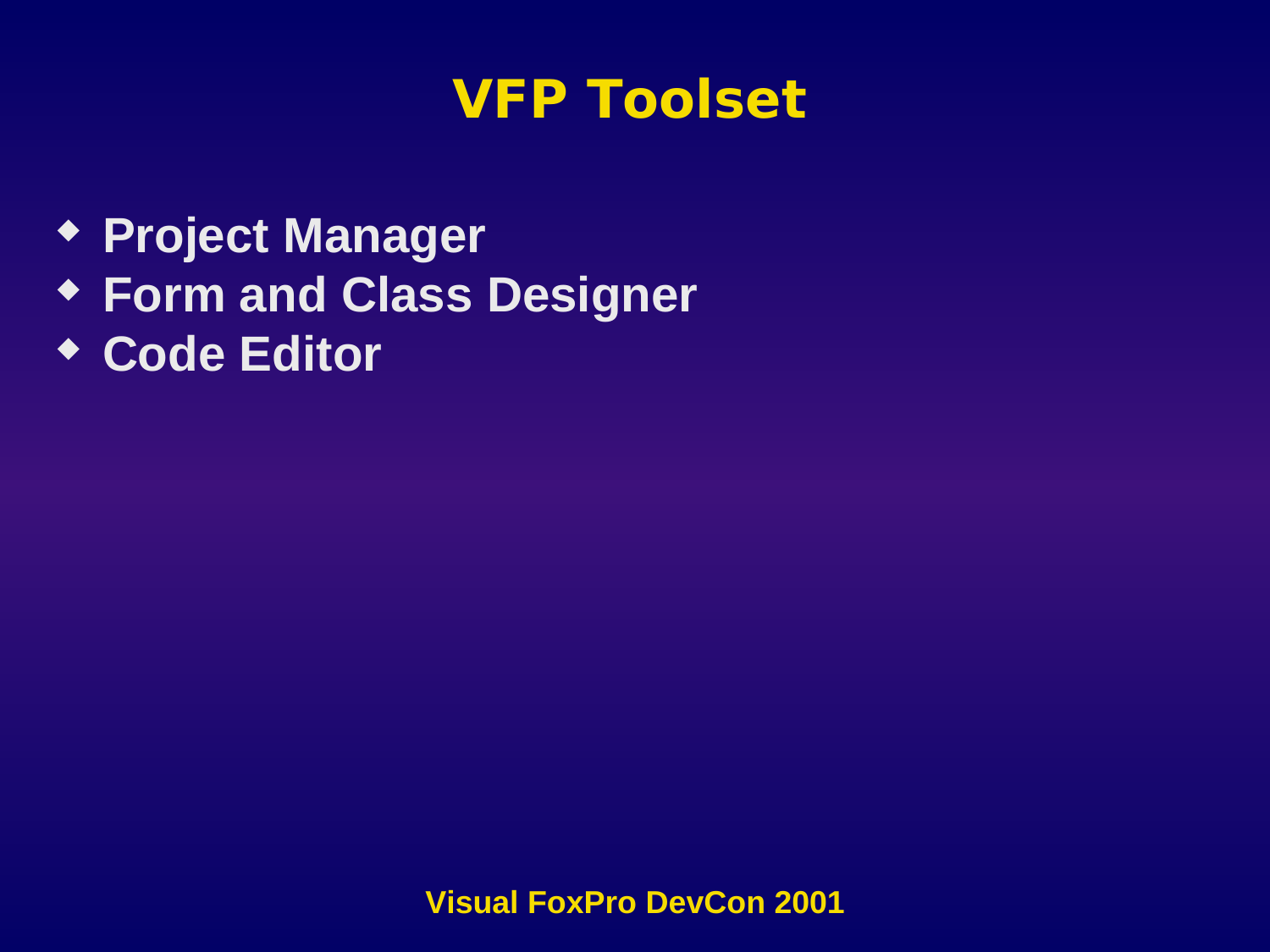## **Questions on Part B: Coding?**

- **VFP Commands**
- **Controls, Forms, Classes & Objects**
- **Event Model**
- **The VFP Toolset:**
	- **Project Manager**
	- **Form and Class Designer**
	- **E** Code Editor
	- **… and many more**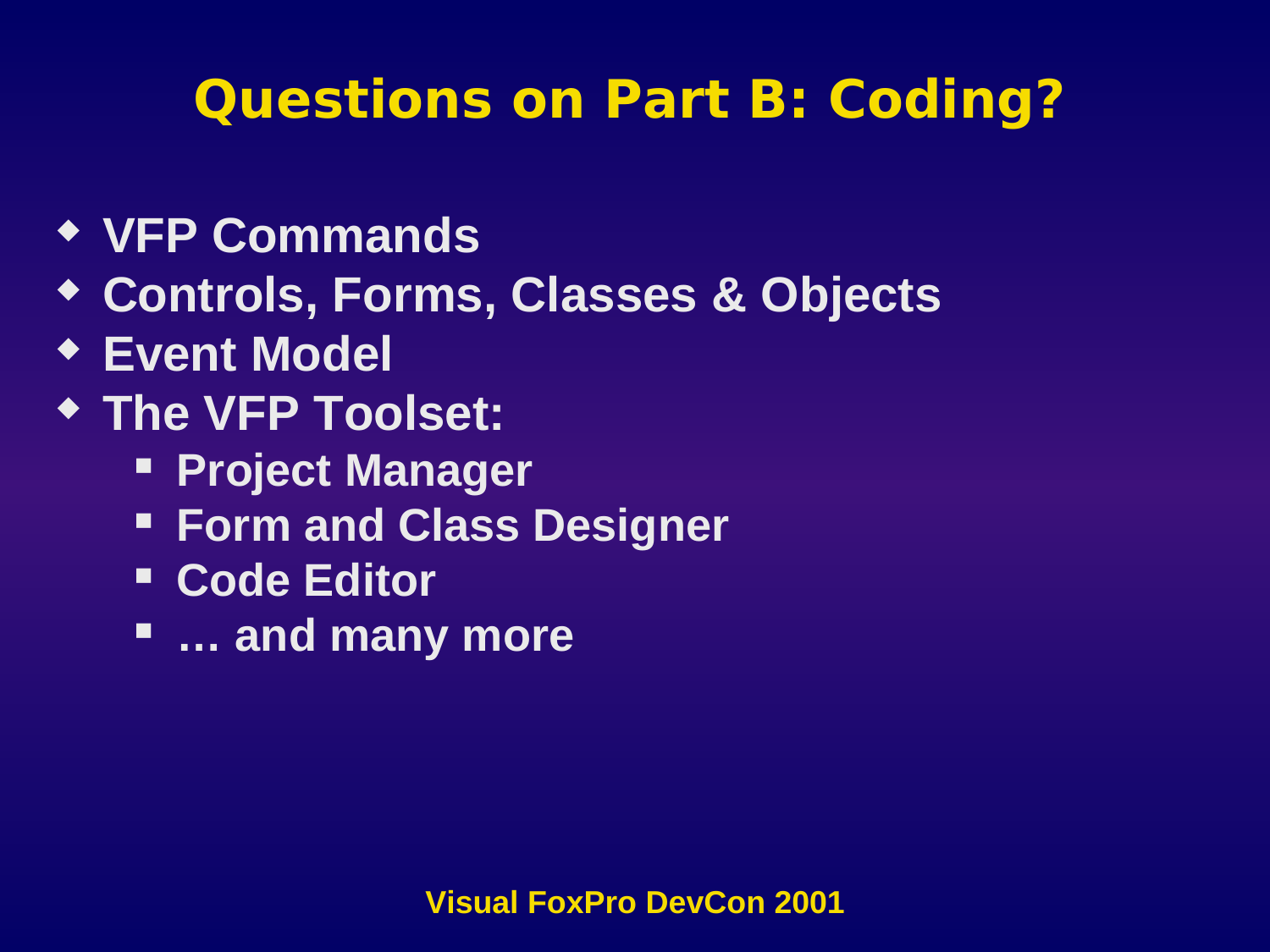# **Act III: Advanced Topics**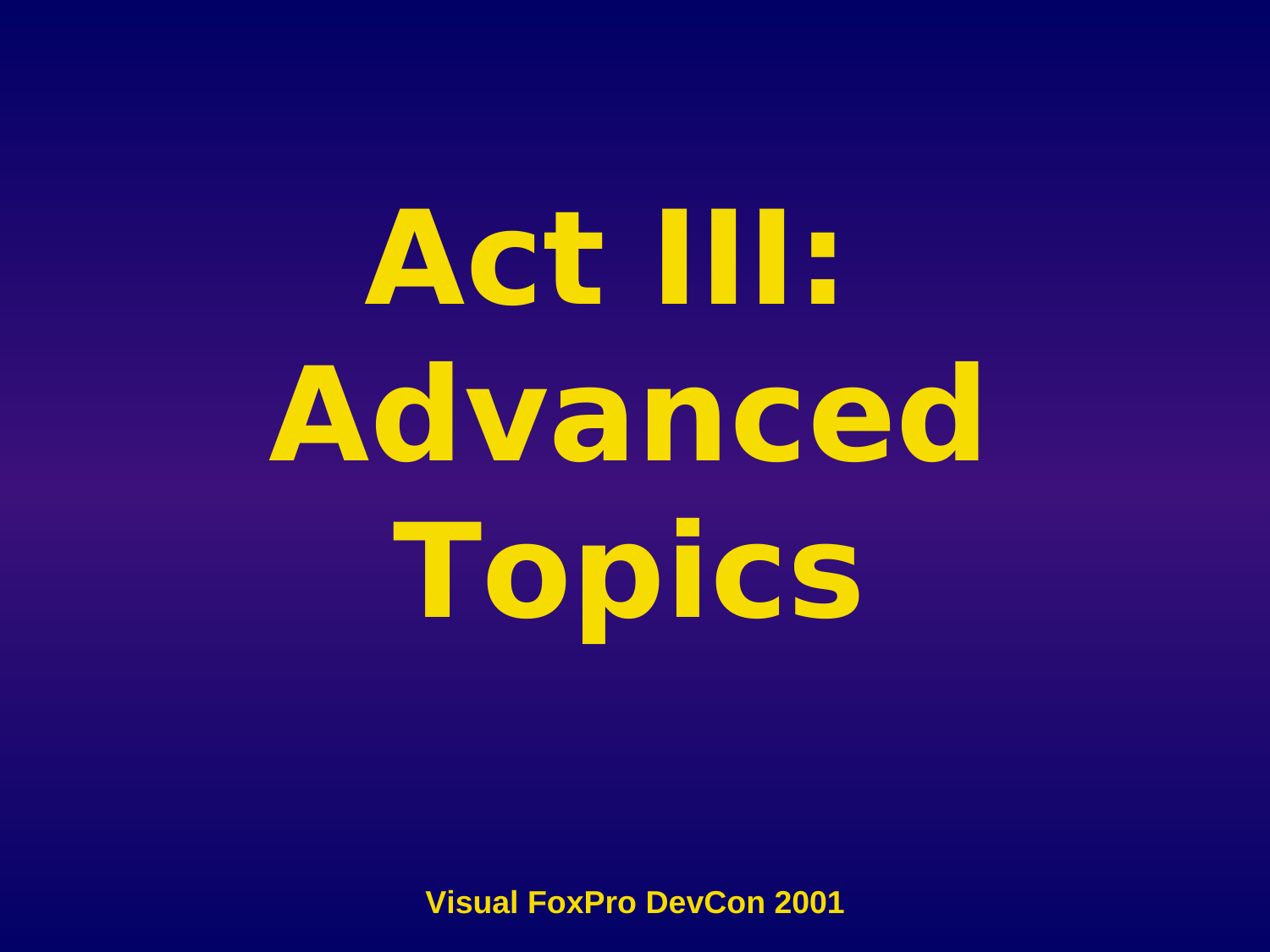## **Act III: Advanced Topics**

- **Object-oriented analysis and design**
- *N***-tier Design**
- **COM, DCOM, COM+**
- **ADO and ODBC**
- **User Interface Design**
- **Project Management**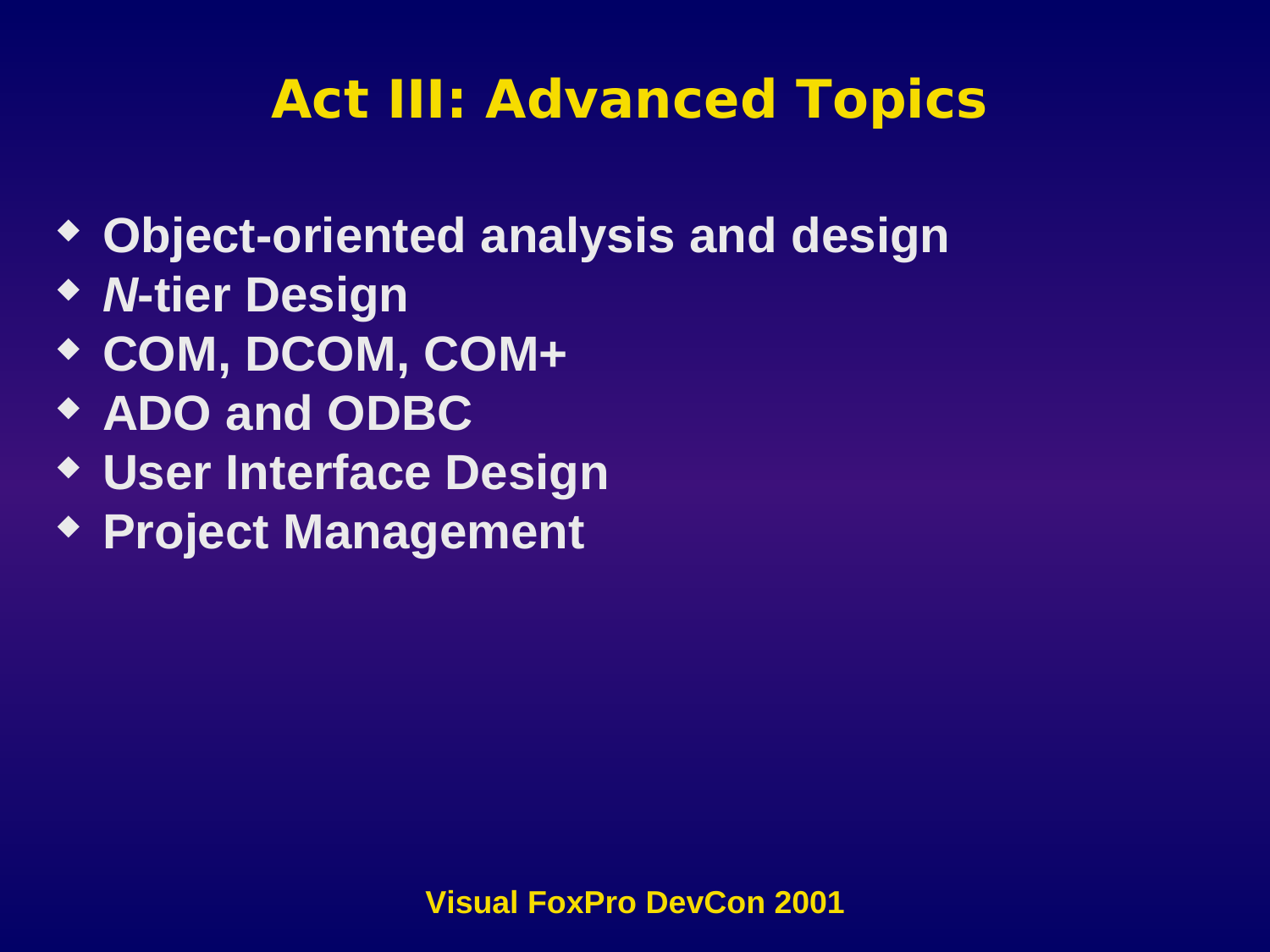## **Object Oriented Analysis & Design**

#### **RTFM!**

- **Objects are containers of consistent behavior and the data needed for those behaviors**
- **Encapsulation behavior & data**
- **Polymorphism same name, different behavior**
- **Inheritance overwrite the exceptions only**
- **Composition use groups of objects to form complex behaviors – basis for GOF Patterns**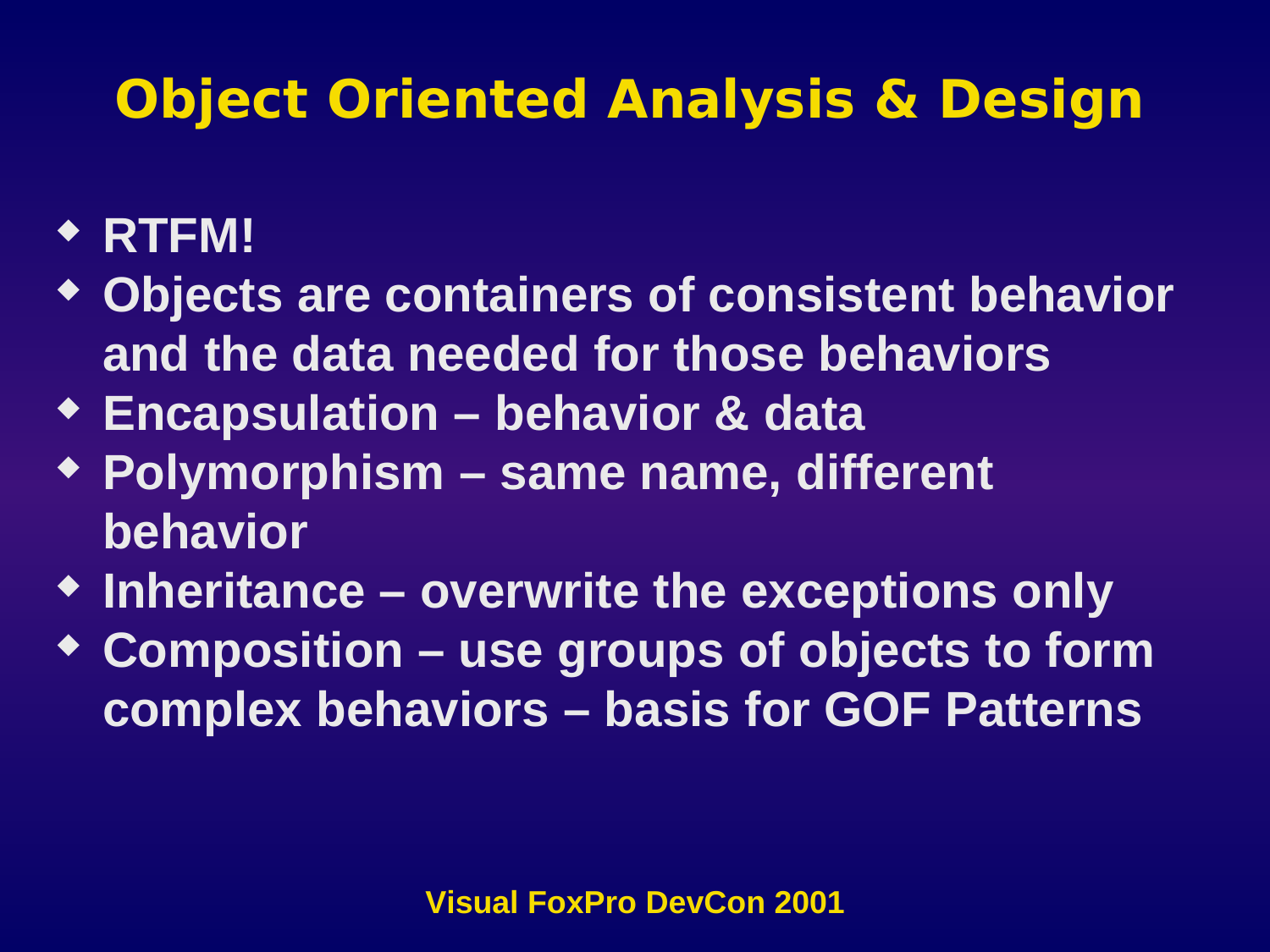## **N-Tier Design**

- **An n-tier design is any set of components communicating via well-defined interfaces**
- **Classic monolithic coding is single (really zero) tier**
- **Client-server is two-tier**
- **Web apps are often three (interface management** ↔ **business logic** ↔ **data mgmt**
- **Programming to interface is difficult but more flexible, scalable and powerful**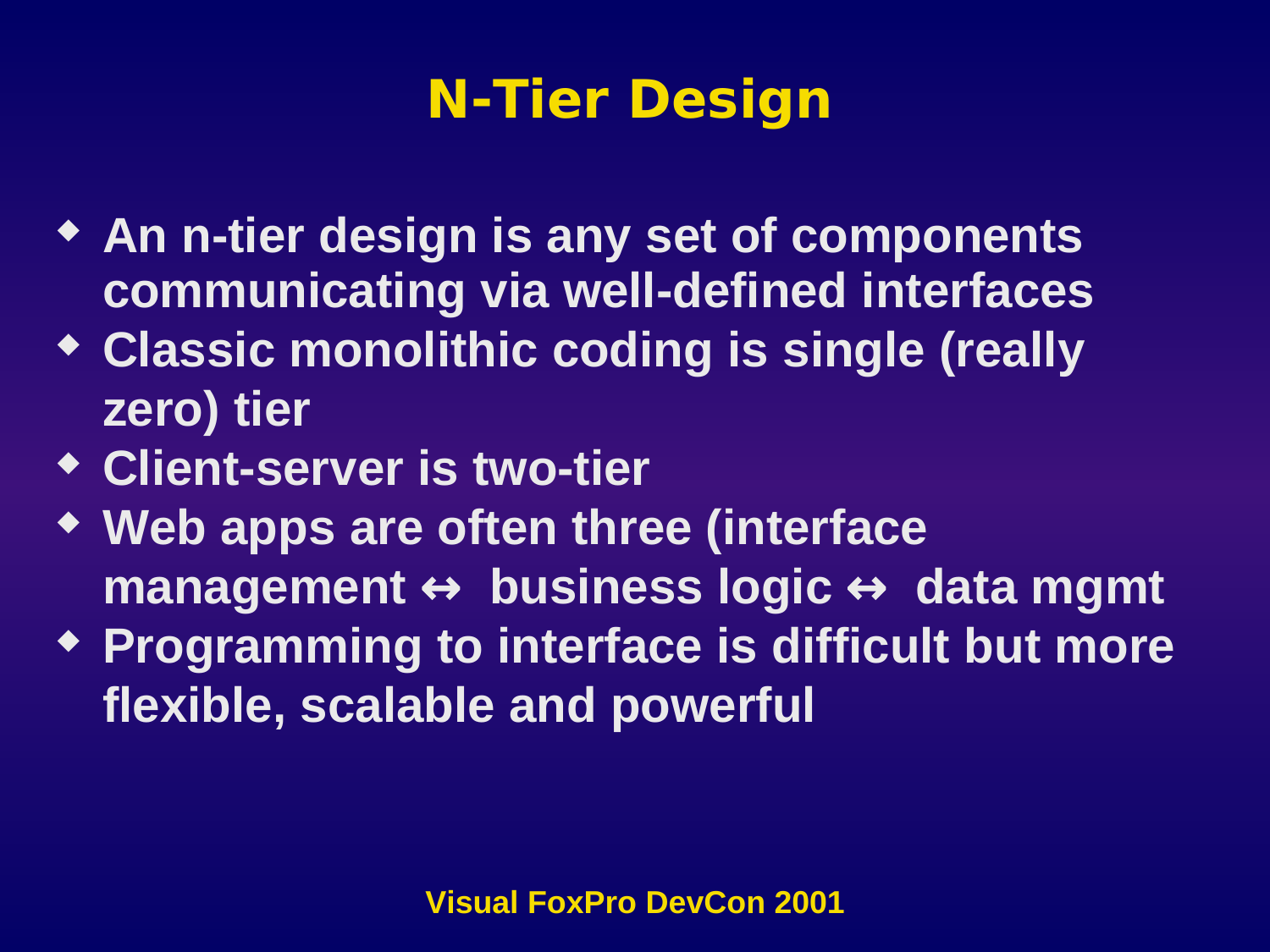## **COM, DCOM, COM+**

- **Microsoft's means of managing components**
- **Publish interfaces for others to consume**
- **Pool object in transaction services**
- **Heavyweight framework with runtime expenses**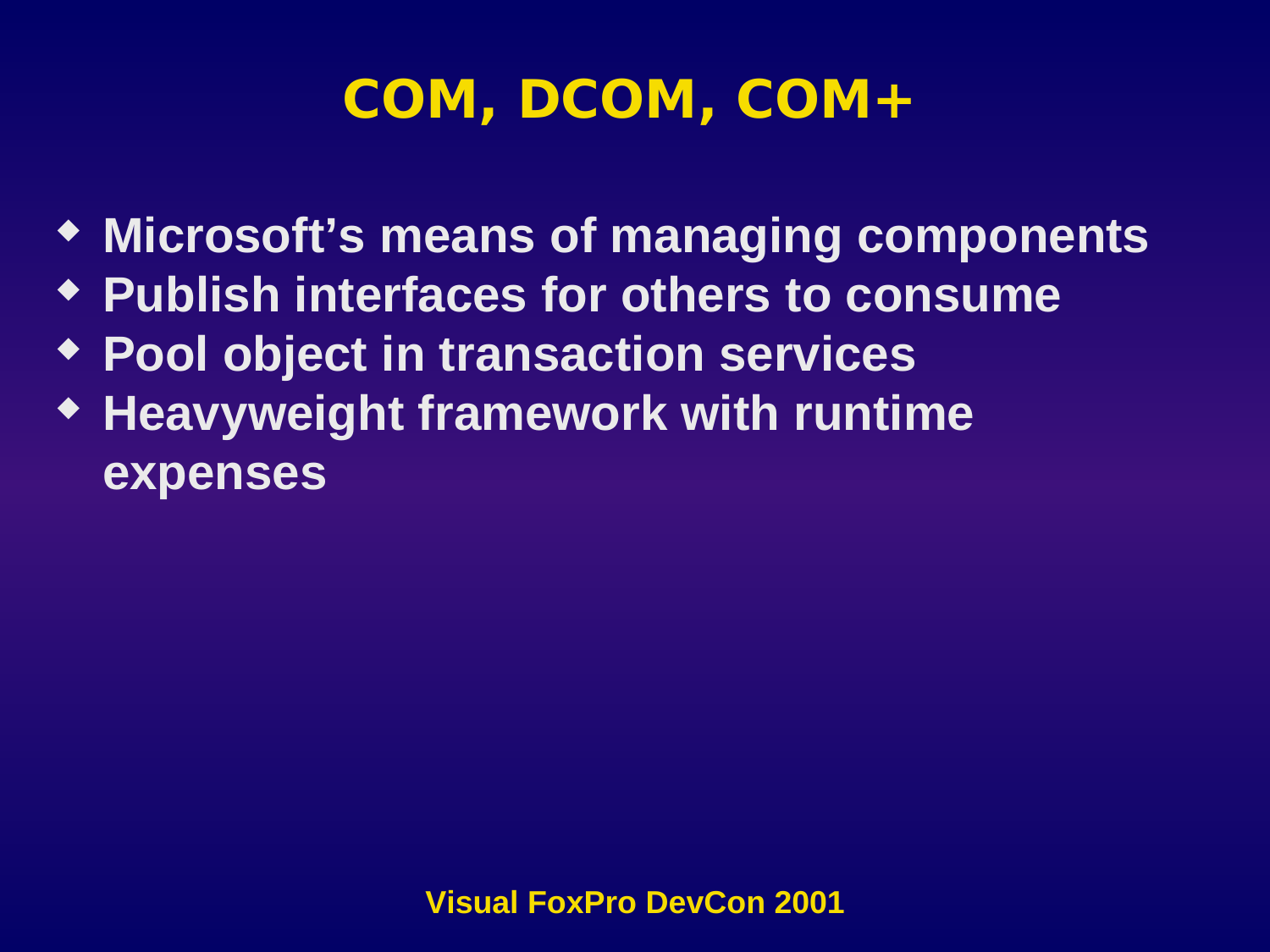#### **ADO and ODBC**

- **ADO Active Data Objects high-level COM layers on OLE DB interface to data**
- **ODBC more primitive, less scalable and manageable interface to data**
- **ODBC supported natively in VFP's Remote Views and Connections, SQL\* functions**
- **ADO can be interfaced to VFP**
- **VFP 7 first with OLE-DB provider for VFP data**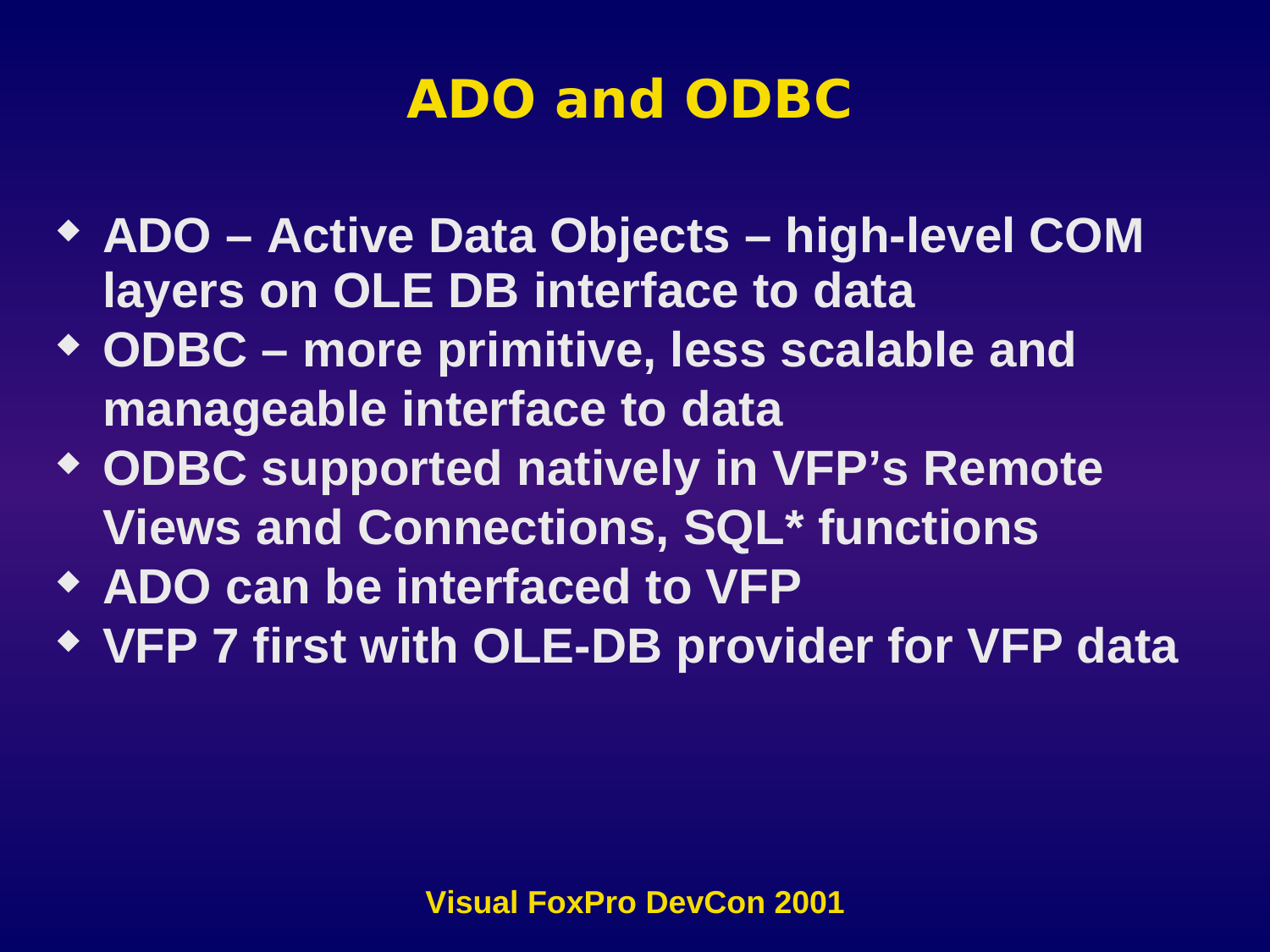#### **User Interface Design**

#### **Simpler is better**

- **Programmers typically do not have the proper mindset for good user interface design**
- **When in doubt, borrow from the work of others**
- **Study the resources available ACM-HCI**
- **Least expensive tool: watch an operator run your application.**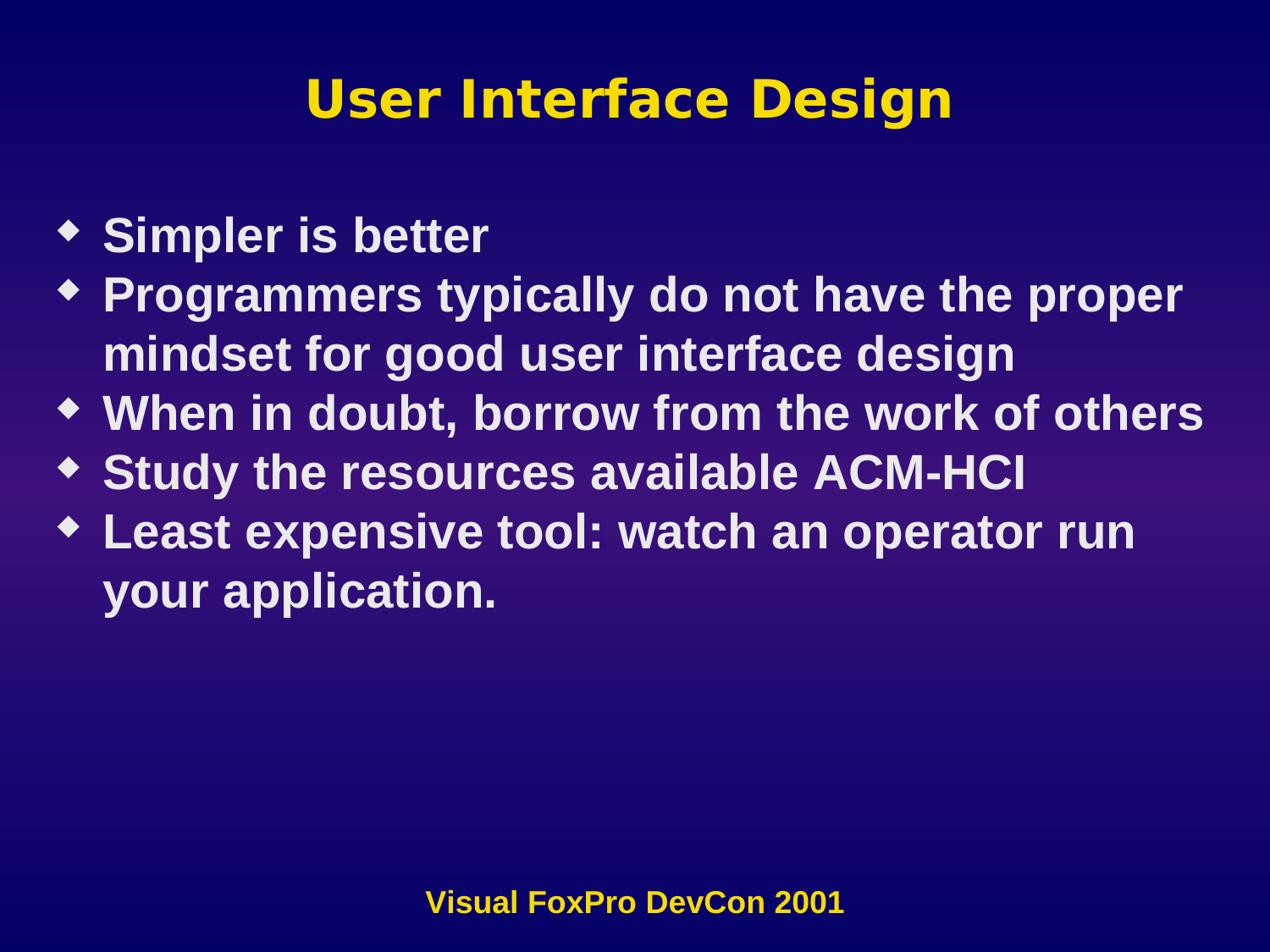## **Project Management**

*There are no silver bullets* – Fredrick P. Brooks

- **There are, however, engineering principles:**
- **Estimate it**
- **Measure it**
- **Plan it**
- **Manage it**
- **There are methodologies out there (RUP, Agile, Crystal, Extreme) learn and use them**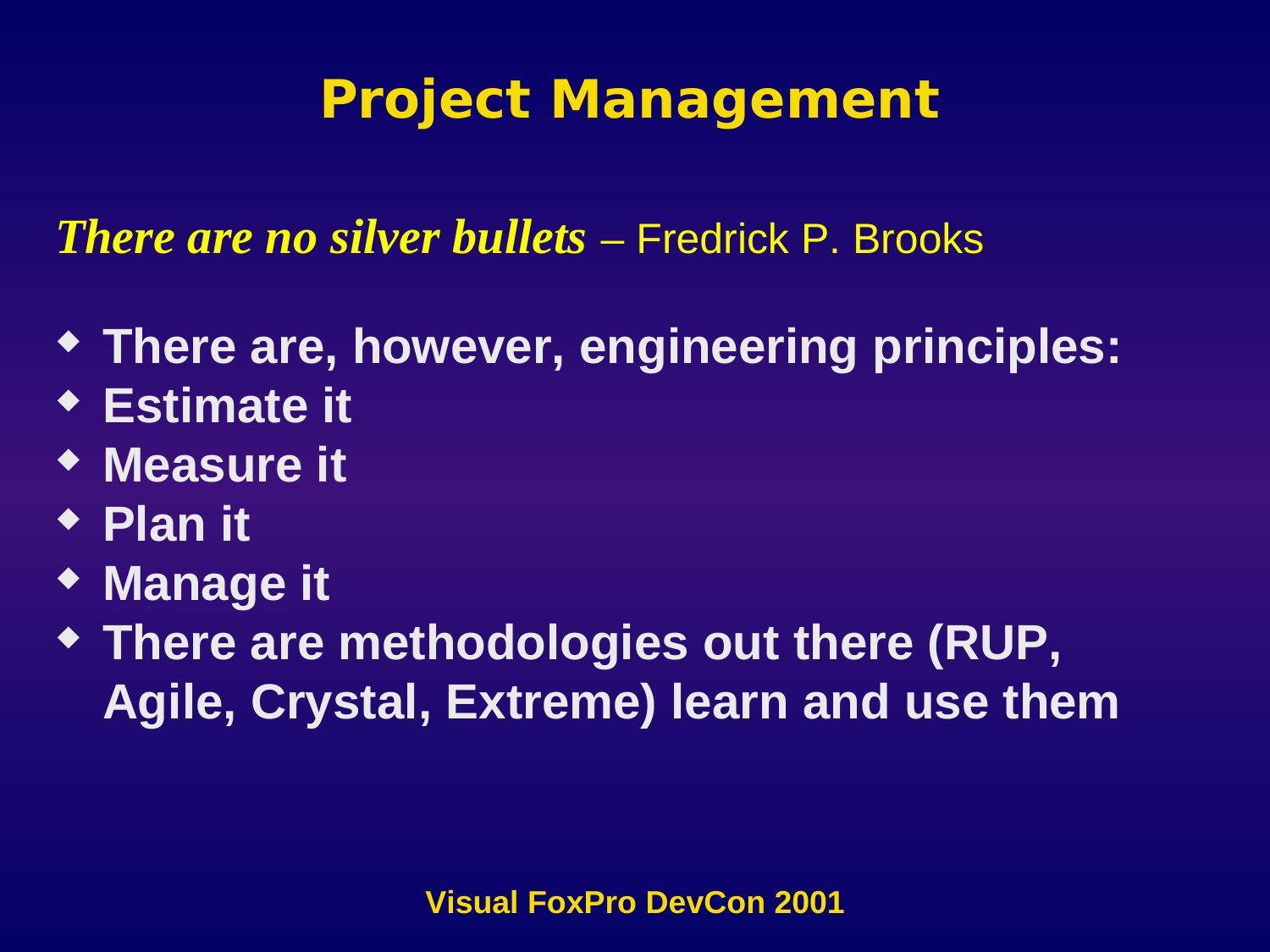## **Questions on Act III: Advanced Topics**

- **Object-oriented analysis and design**
- *N***-tier Design**
- **COM, DCOM, COM+**
- **ADO and ODBC**
- **User Interface Design**
- **Project Management**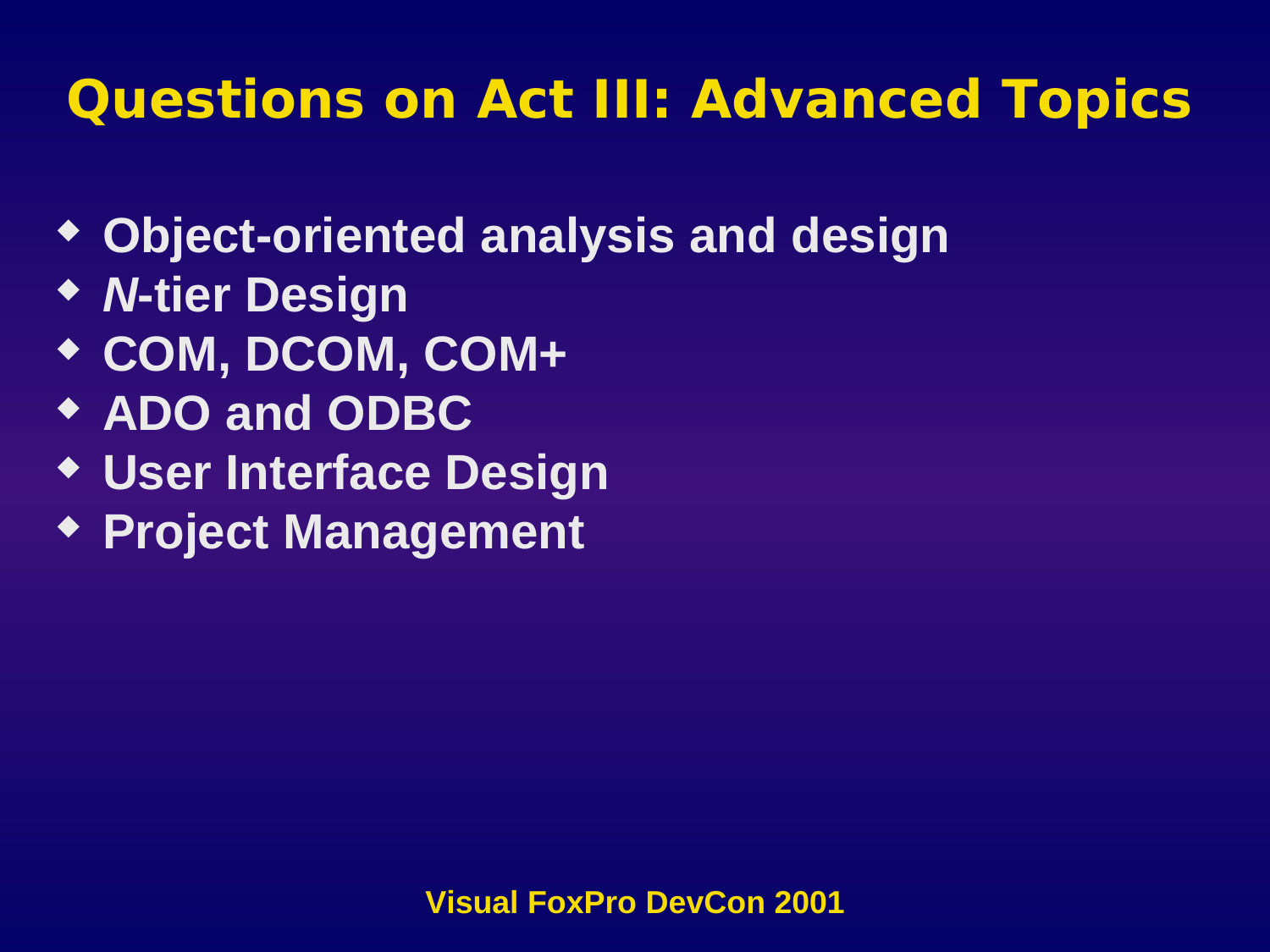**Part 4: Putting It All Together**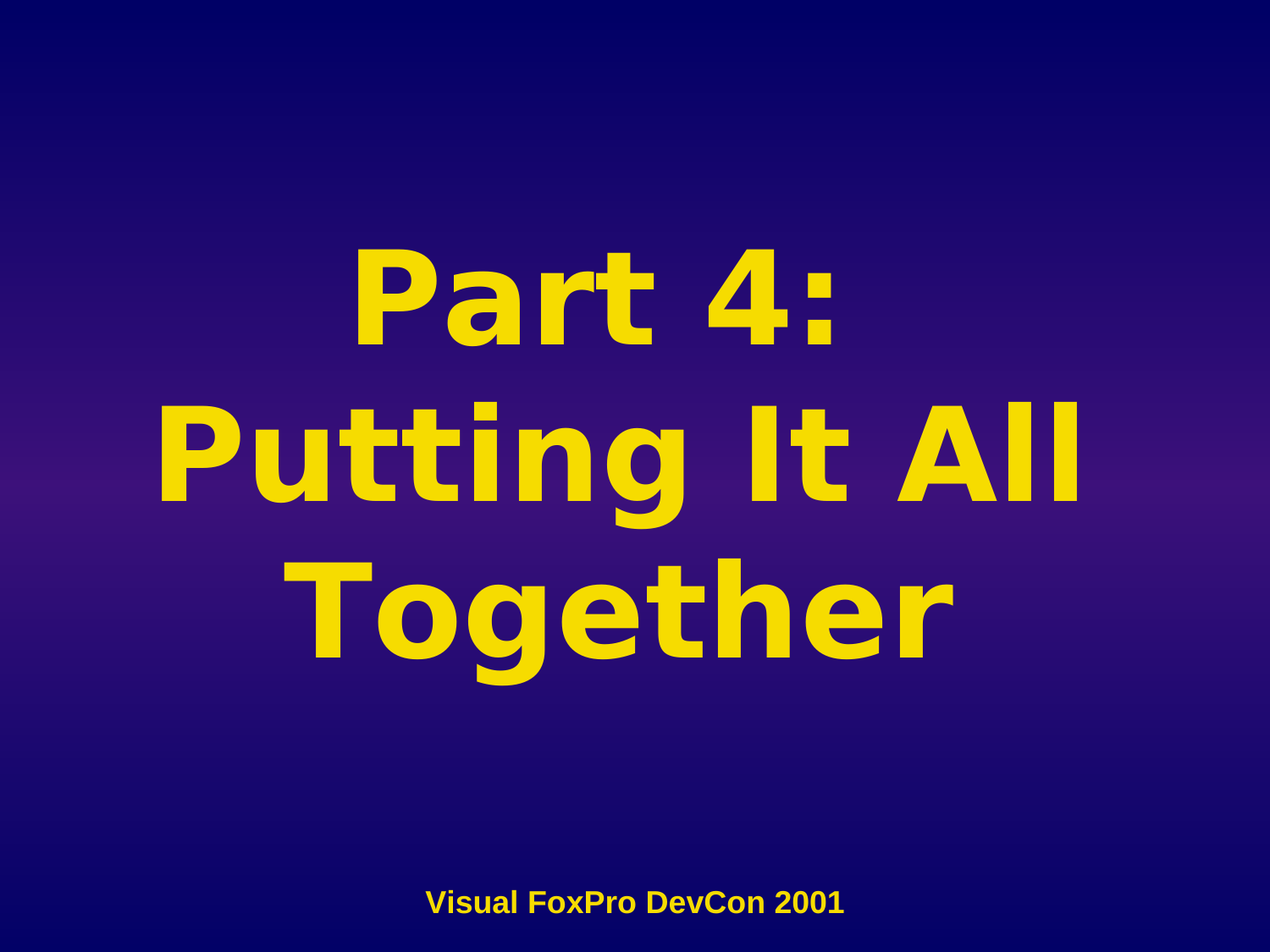#### **Part 4: Putting It All Together**

- **Read The Fine Manuals**
- **Be One With The Fox**
- **Use A Framework**
- **Get A Support Group**
- **\* Sharpen The Saw**
- **Top Ten Mistakes**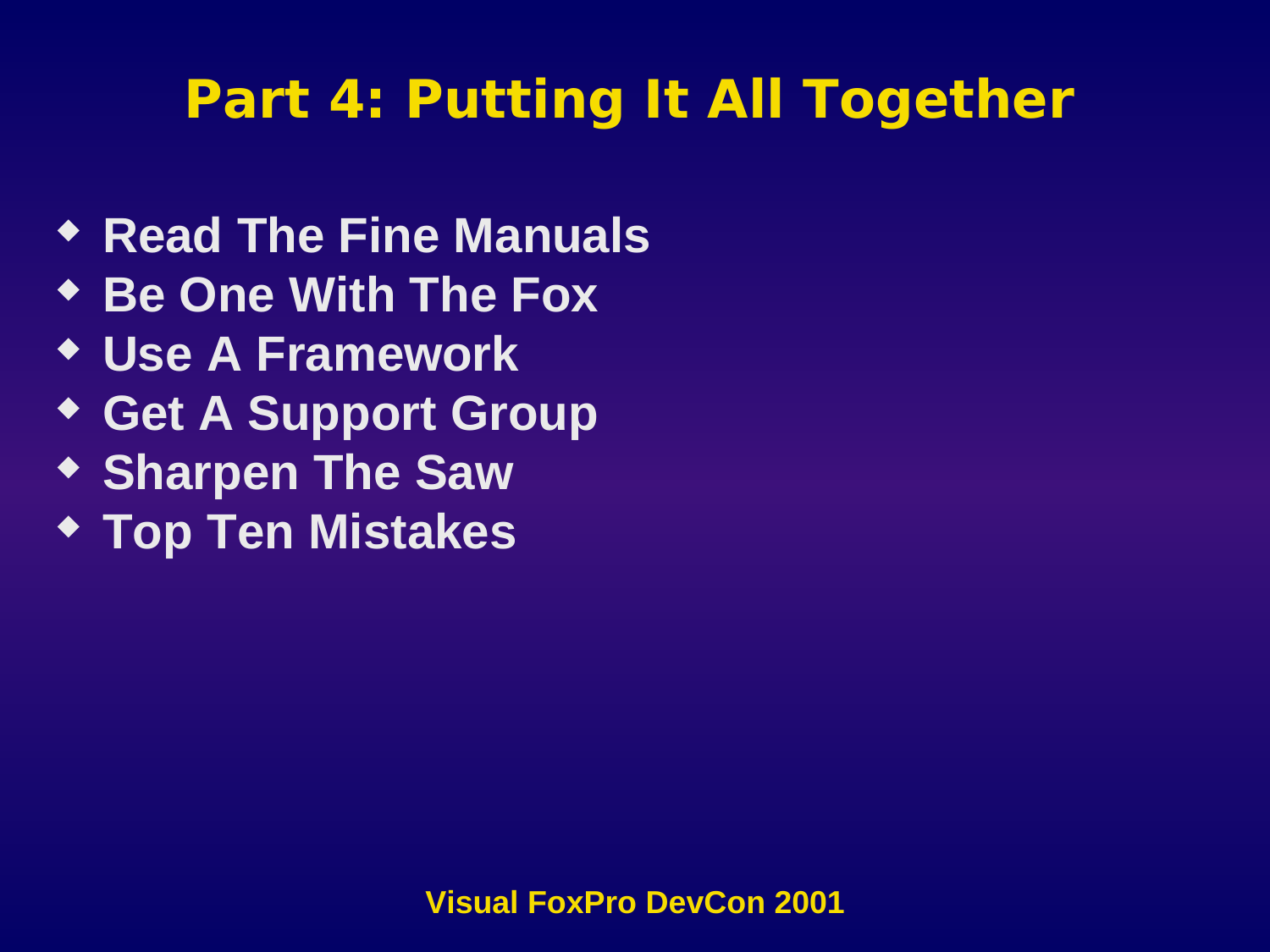## **Read The Fine Manuals**

- **VFP Manuals are among the best in Microsoft!**
- **The Help file is huge!**
- **There are many fine 3rd party books**
- **Check out the magazines Foxtalk,FPA, Code**
- **99% of the questions answered on the forums come right out of one of these sources**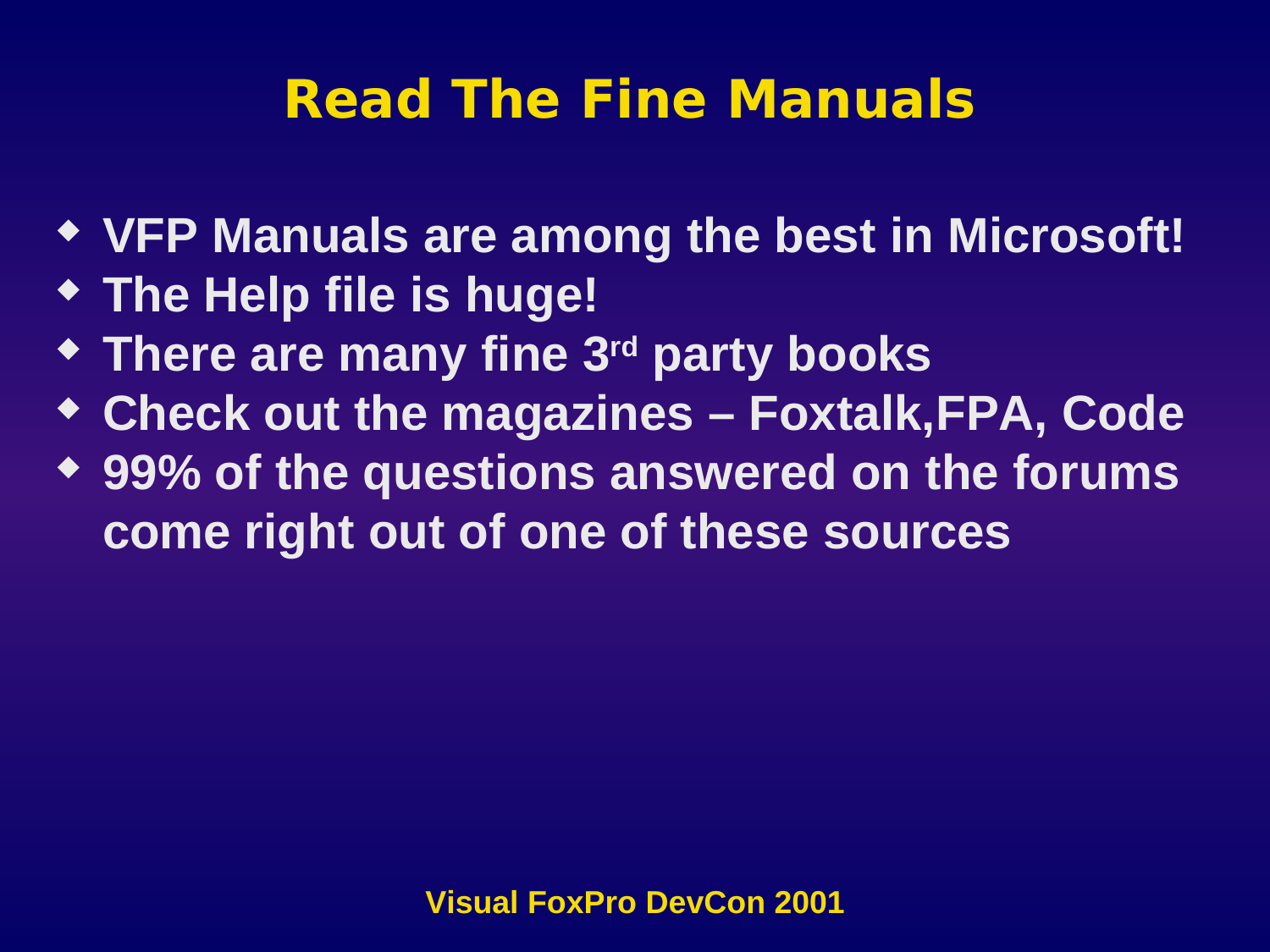#### **Be One With The Fox**

*When you choose to ride the tiger, you must go where the tiger goes*

**Learn the FoxPro Way of coding**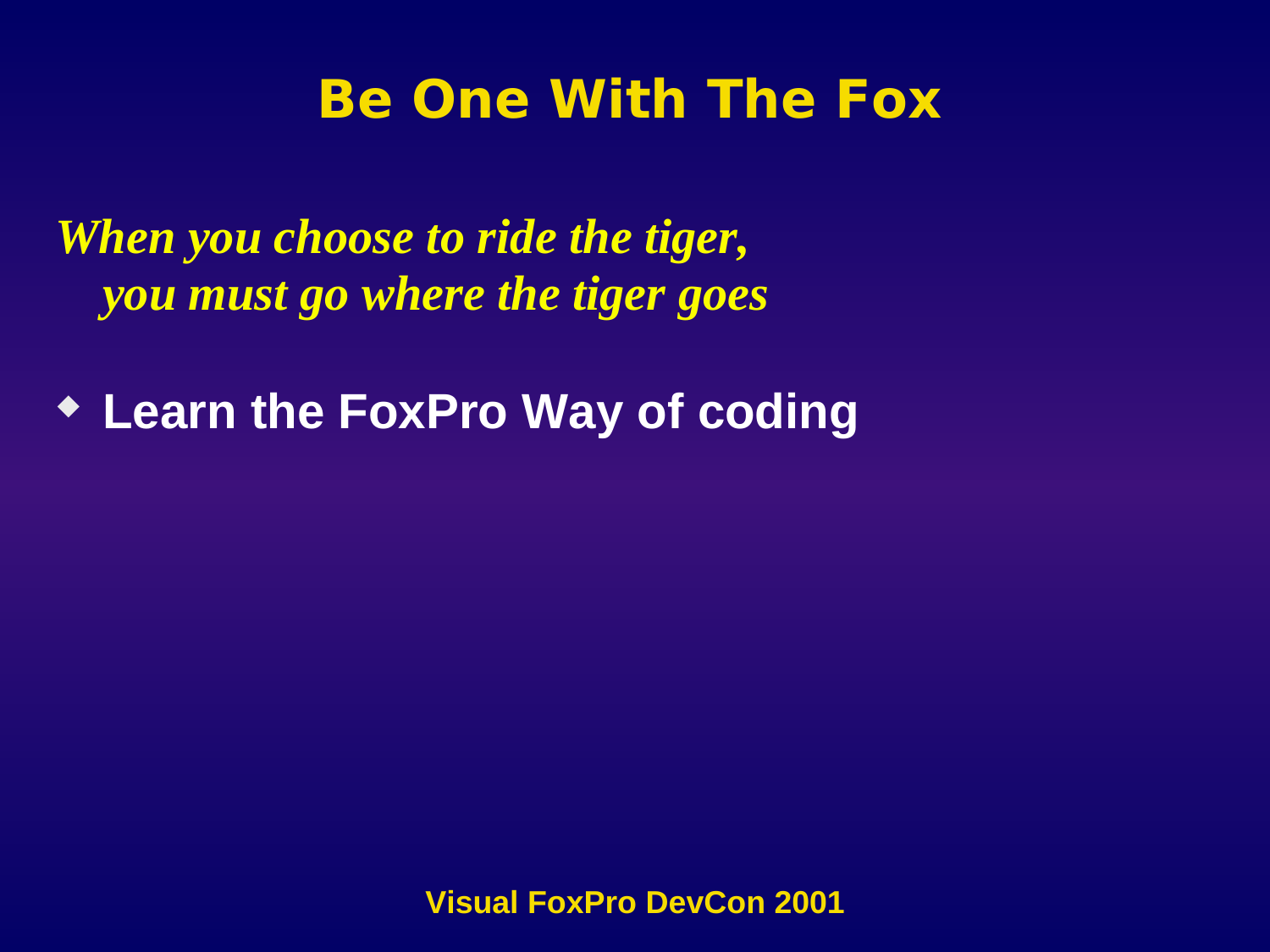#### **Use A Framework**

- **Frameworks have 3 10 man-years of effort, large customer base, varied applications**
- **Unlike your own framework, or sample code, these have been tested in the real world**
- **Customer support available**
- **Manuals and tutorials**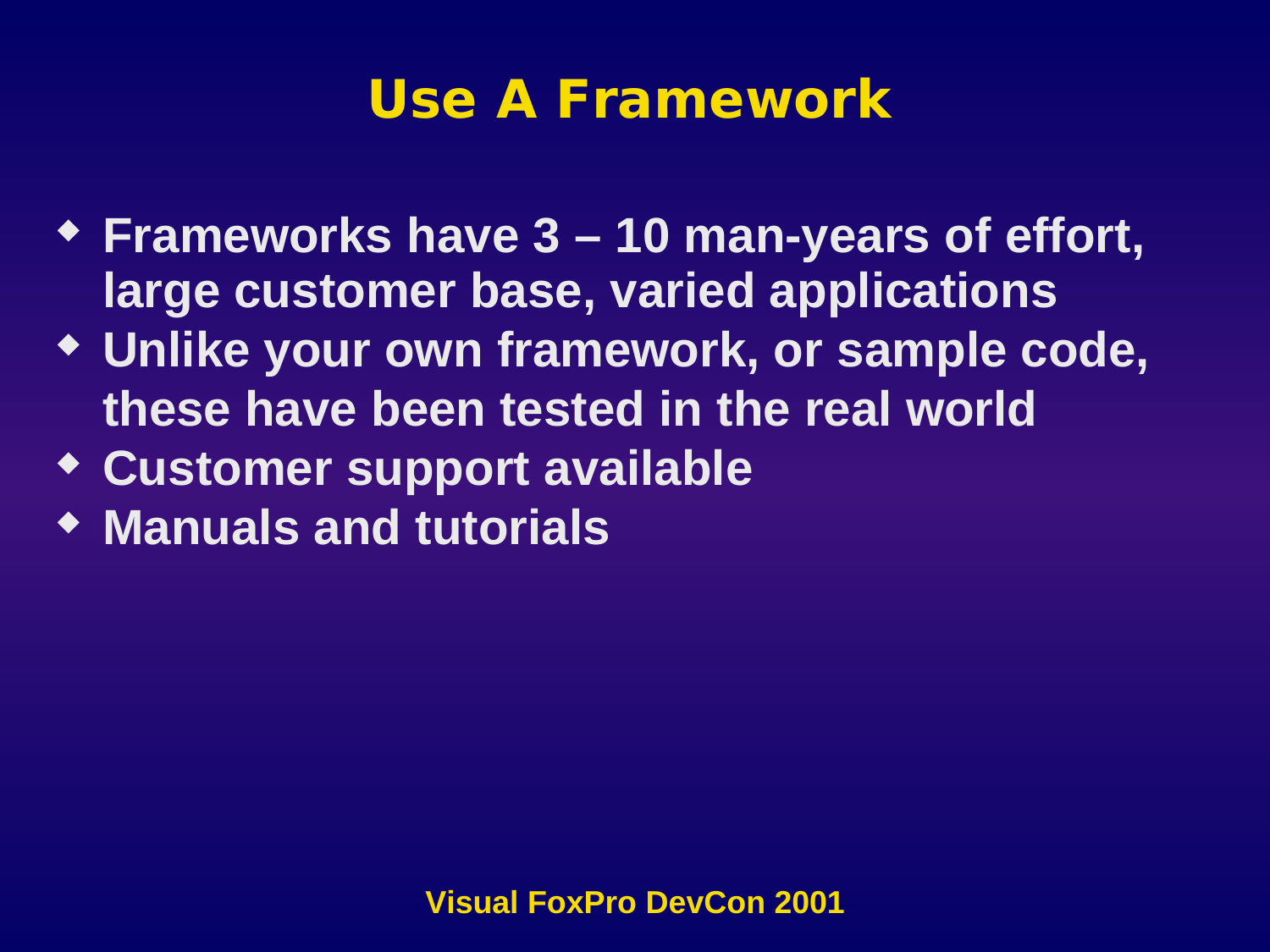## **Get A Support Group**

- **How many have solved a problem by explaining it to someone else?**
- **On-line forums: UT, CompuServe, FoxForum.com**
- **Newsgroups: Microsoft and uunet**
- **User Groups: monthly, free (or cheap), networking opportunity**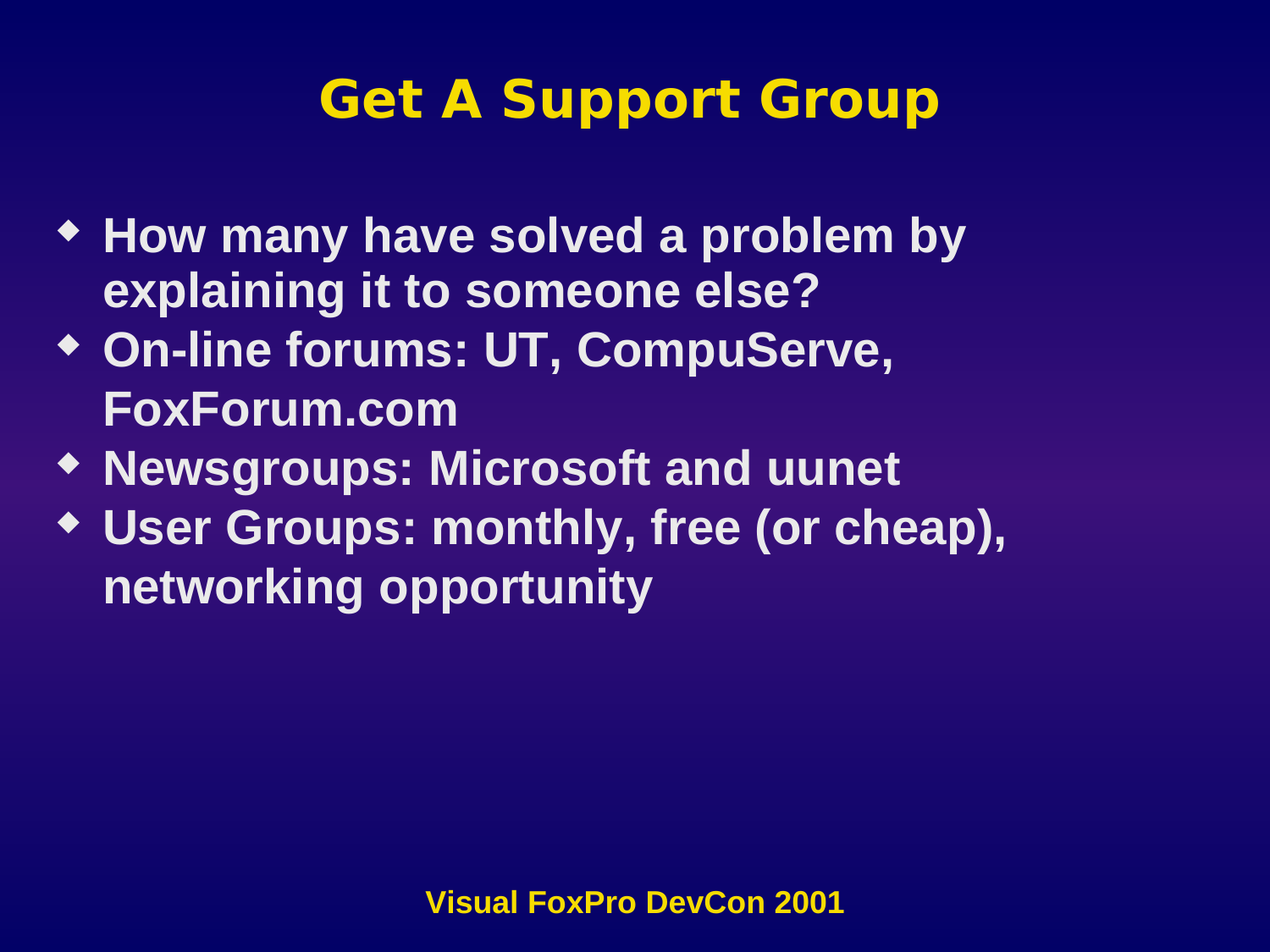#### **Sharpen The Saw**

- **None of us know it all (except maybe Calvin)**
- **Improve your development and consulting techniques by:**
	- **Attending conferences**
	- **Reading journals**
	- **Participating online**
	- **Reading books (in and out of the industry)**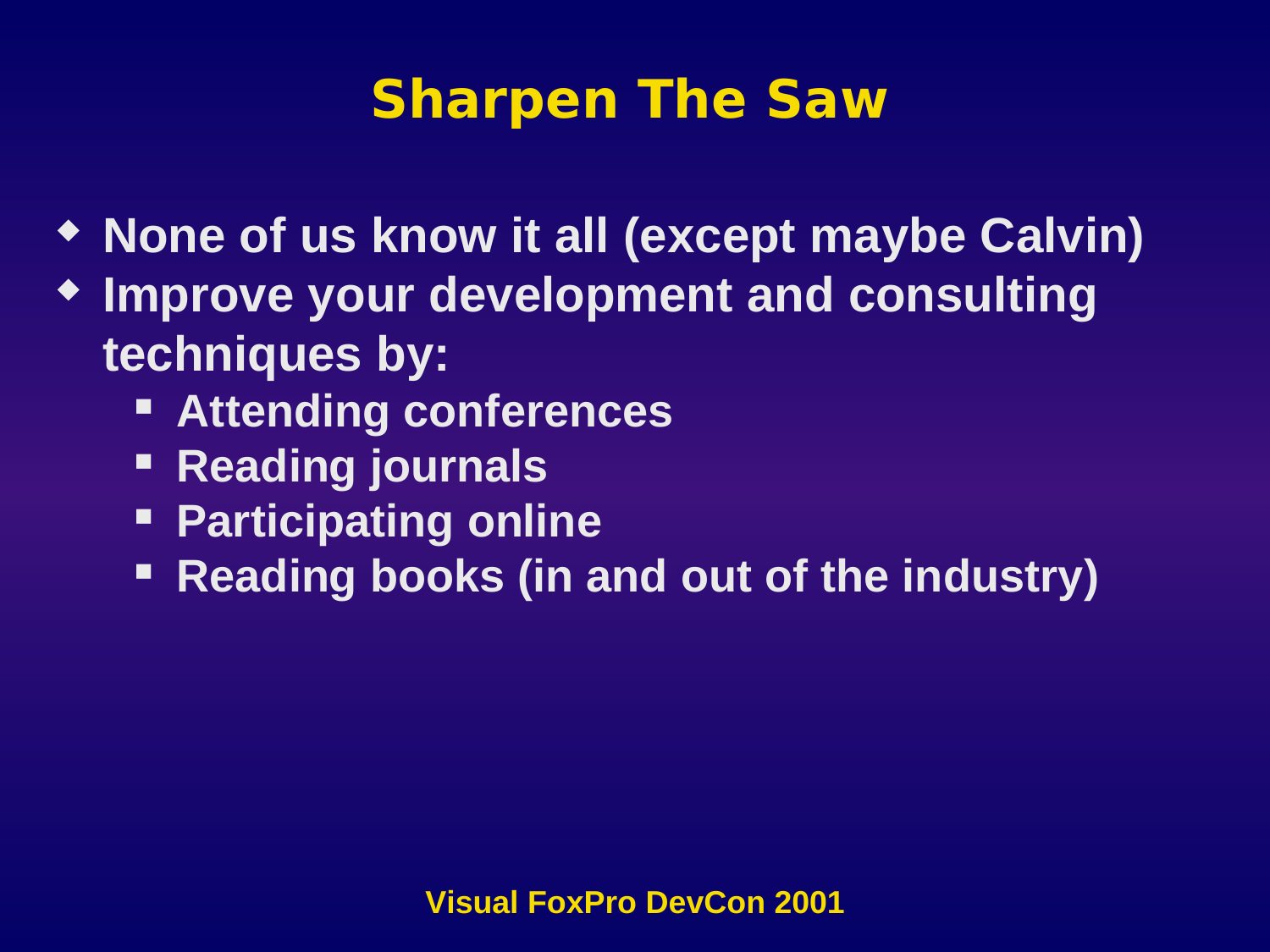#### **Top Ten Mistakes**

- **1. It ran fine on my system!**
- **2. It worked great with ten records!**
- **3. I could write that in a week!**
- **4. We're just converting an existing system two weeks, maybe four weeks, max!**
- **5. Our situation is unique…**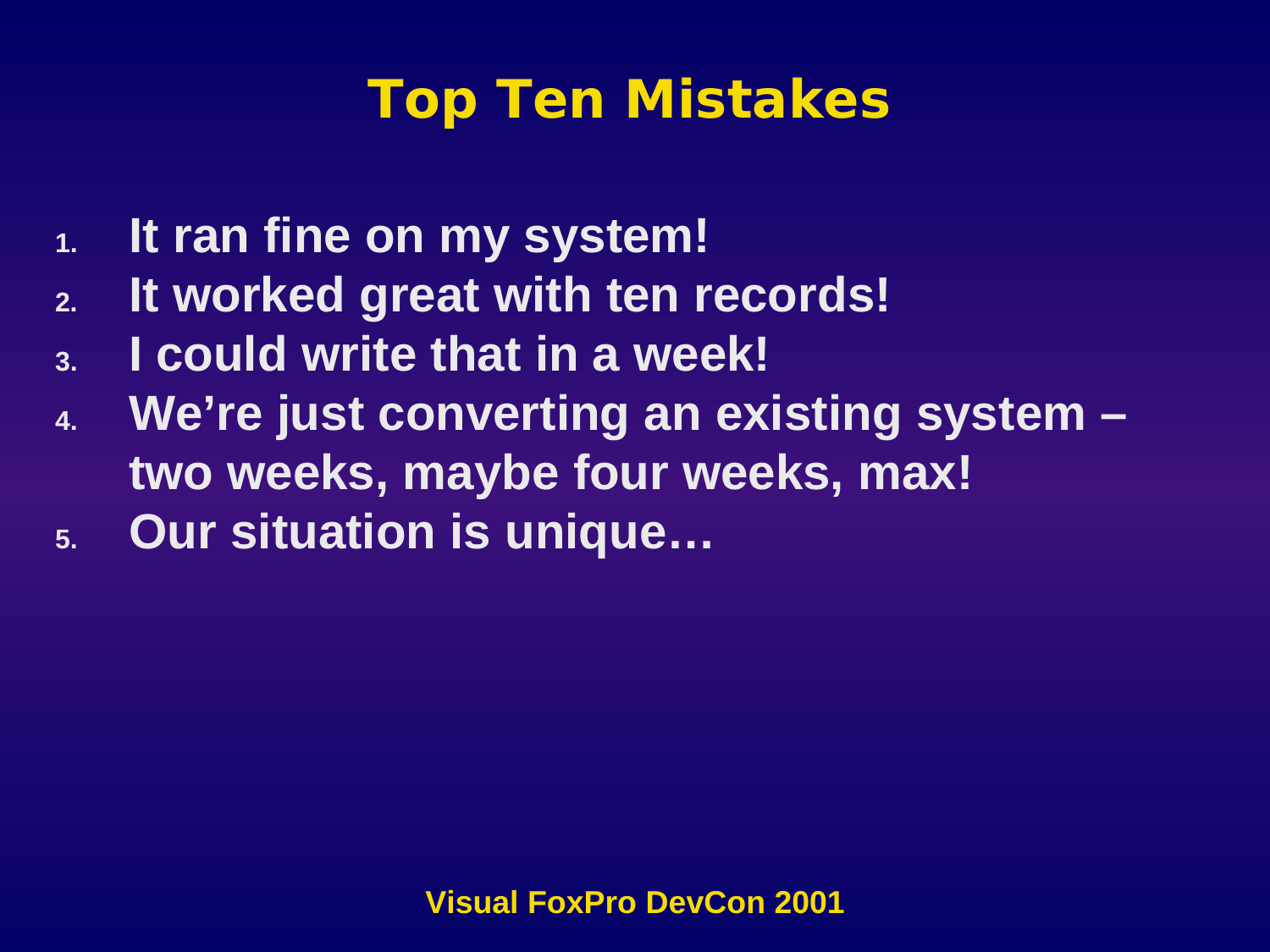#### **Top Ten Mistakes**

- **1. We don't have time to document it now…**
- **2. I know how the system should work…**
- **3. Upper management has no idea what we do.**
- **4. But, what if….**
- **5. Those who fail to learn from the past… … are bound to be past by those of us who have!**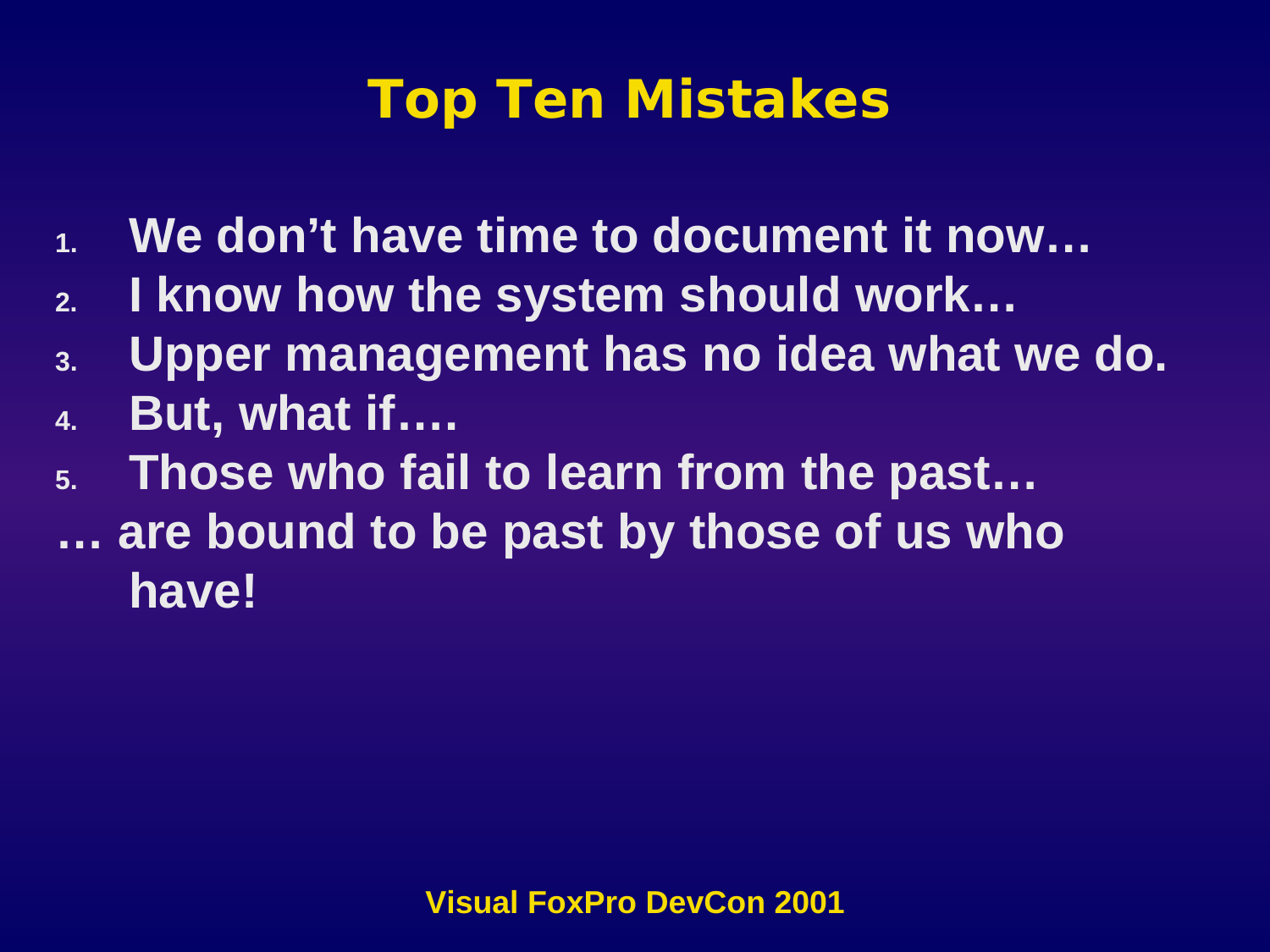## **Questions on Part 4: Putting It All Together**

- **Read The Fine Manuals**
- **Be One With The Fox**
- **Use A Framework**
- **Get A Support Group**
- **\* Sharpen The Saw**
- **Top Ten Mistakes**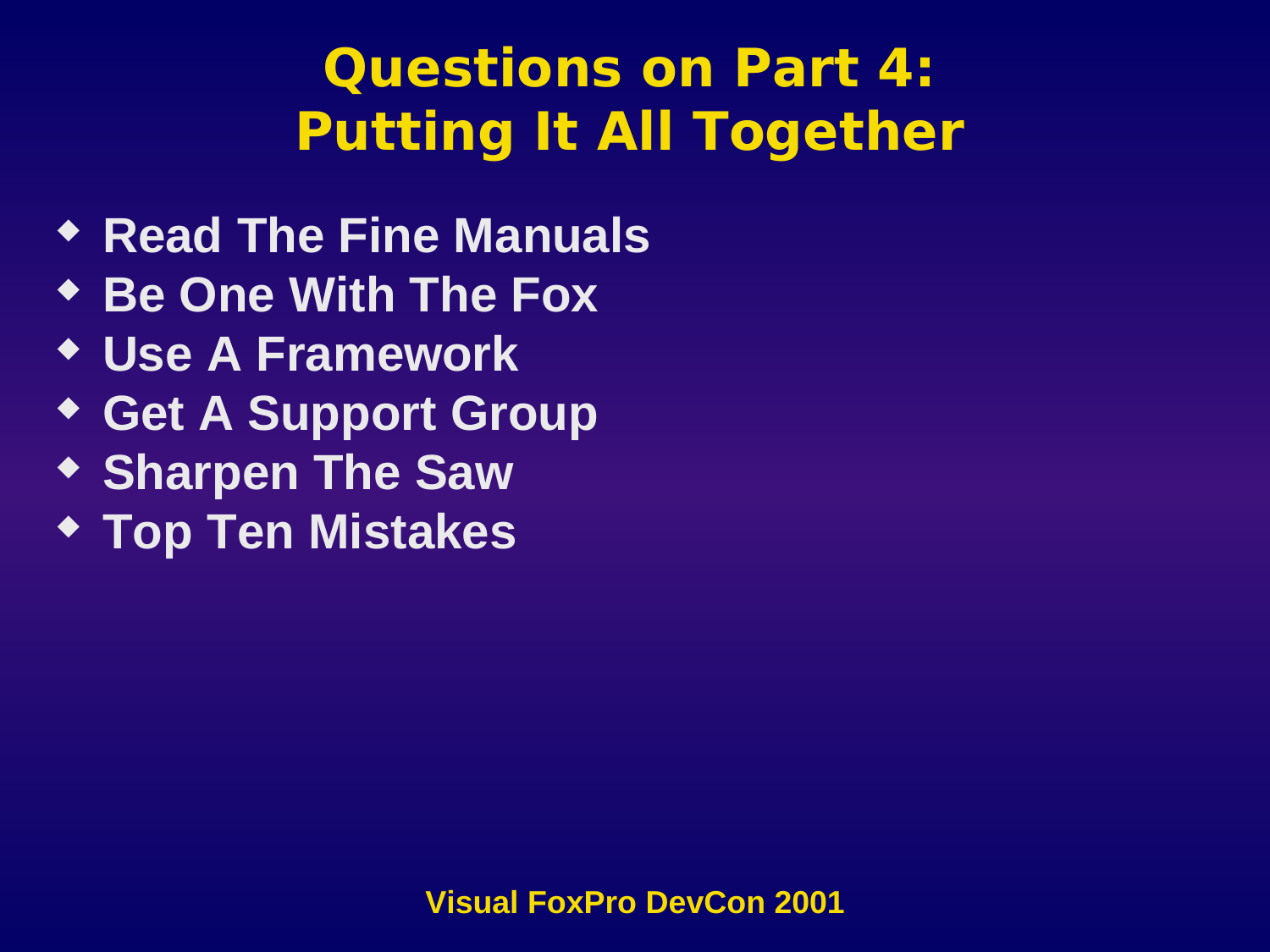## **Epilogue: So, Now What?**

- **DevCon is a great opportunity to:**
	- **Learn an awful lot about FoxPro**
	- **Learn about emerging technologies**
	- **EXECT:** Network for business opportunities
	- **Have some fun!**
- **Go for it!**
- **When you get back home, review your notes, check the web site for updates, and dig up some of the resources provided here.**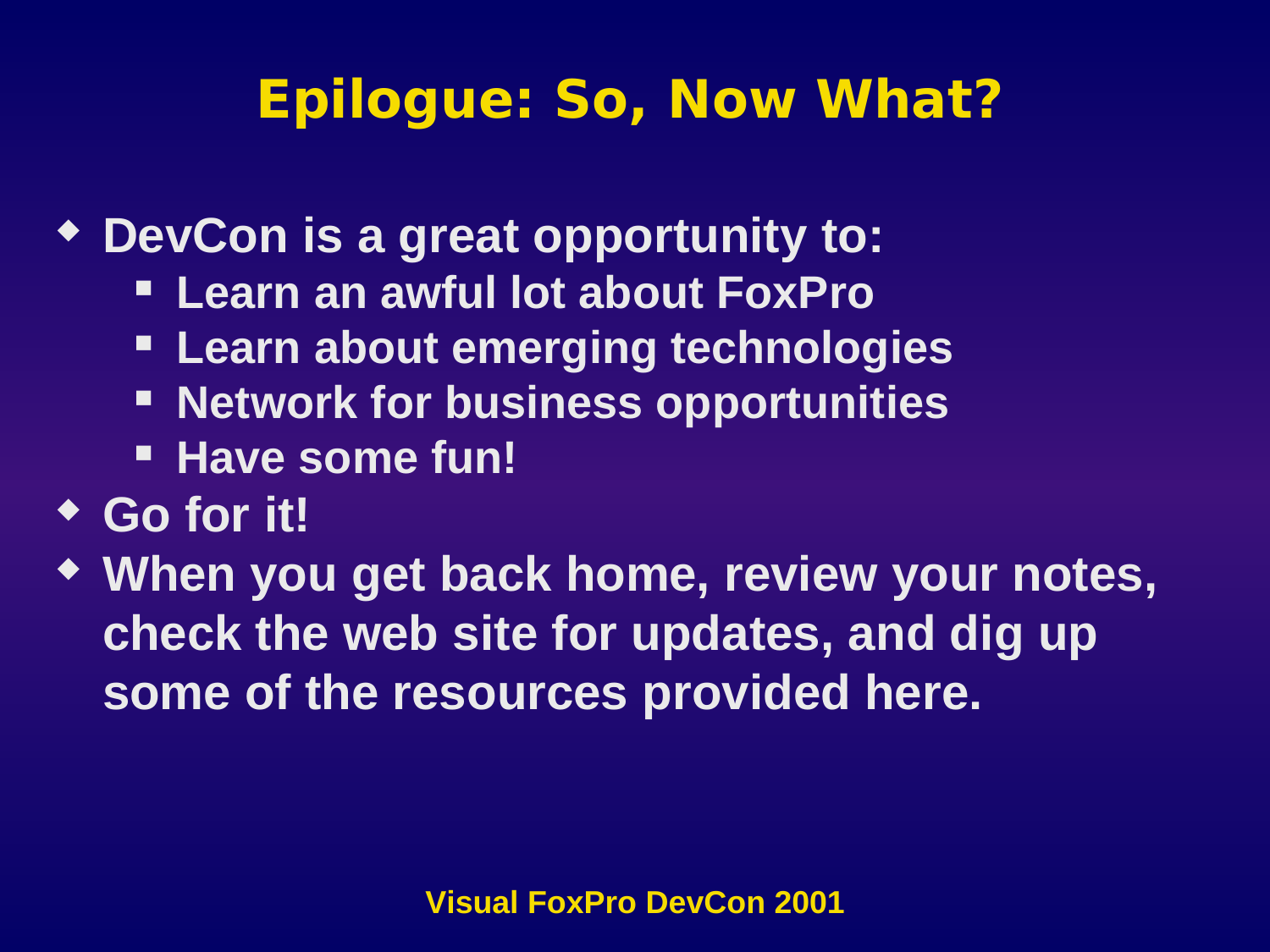#### **ADVISOR DEVCON Web Update Page**

#### **http://www.Advisor.com/CMF0109p.nsf/w/vfppre**

## This session (WILL)/ WILL NOT **have updates.**